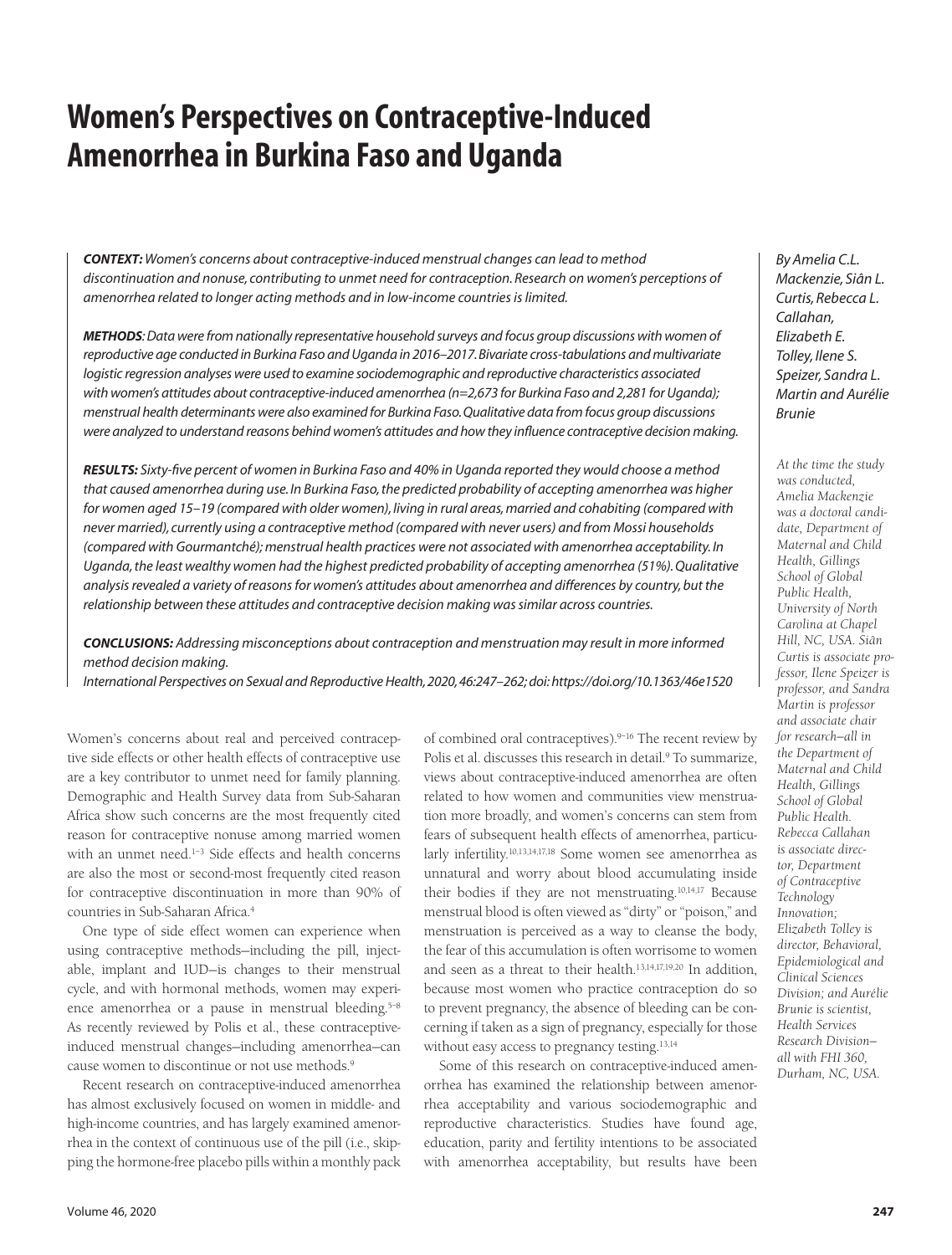inconsistent.11,14,17,20,21 A concern about the financial cost of menstrual products may also make women more willing to accept contraceptive-induced amenorrhea.18,22 In addition, some standard menstrual bleeding patterns and symptoms experienced prior to contraceptive use (e.g., pain from menstrual cramping, longer or higher volume bleeding, and stress) may make women more likely to accept amenorrhea.15,16,20,22,23

Overall, the literature on the acceptability of amenorrhea while using a contraceptive is not conclusive, and the research is limited by its focus on middle- and high-income countries, and on continuous use of the pill.<sup>9</sup> Therefore, to address these specific gaps in the literature, this study aimed to examine women's perspectives on amenorrhea associated with use of any contraceptive method in two Sub-Saharan African countries: Burkina Faso and Uganda. We used household survey data and focus group discussions (FGDs) to examine factors associated with women's attitudes about amenorrhea, women's reasons for those attitudes and how they influence women's contraceptive decision making.

#### **METHODS**

Data for this analysis were from a cross-sectional, sequential mixed-methods study conducted by FHI 360 in Burkina Faso and Uganda to understand the needs, preferences and perspectives of potential contraceptive users, providers, program implementers and policy makers to inform the development of six new long-acting contraceptive methods.24,25 The FHI 360 study was conducted in partnership with the Institut Supérieur des Sciences de la Population of the University of Ouagadougou in Burkina Faso, Makerere University School of Public Health in Uganda, and Performance Monitoring and Accountability 2020 (PMA2020) at the Bill & Melinda Gates Institute for Population and Reproductive Health in the Johns Hopkins Bloomberg School of Public Health. It received approval by the Protection of Human Subjects Committee at FHI 360; the Comité d'Ethique pour la Recherche en Santé in Burkina Faso; and the Makerere University School of Public Health Higher Degrees Research and Ethics Committee and the National Council for Science and Technology in Uganda. This secondary analysis was exempted from institutional review board review by the Office of Human Research Ethics at the University of North Carolina at Chapel Hill.

#### **Study Countries**

Burkina Faso and Uganda were selected because of their PMA2020 programs and differing geographic, sociocultural and family planning contexts. At the time of data collection, among all women aged 15–49 in both countries, contraceptive use was low (23% in Burkina Faso and 31% in Uganda), unmet need for family planning was high (24% each), and unintended pregnancy was notable (32% in Burkina Faso and 44% in Uganda).26,27 However, the two countries differed in terms of method mix and service delivery context. In Burkina Faso, the three most commonly used methods were the implant, injectable and pill (43%, 30% and 11%, respectively), while in Uganda, they were the injectable, implant and traditional methods (47%,  $13\%$  and  $12\%$ ).<sup>26,27</sup> The proportion of all current modern contraceptive users who received their method from public facilities was 87% in Burkina Faso and 60% in Uganda, and the proportion who paid for family planning services was 66% in Burkina Faso and 42% in Uganda.<sup>28,29</sup> All public facilities sampled in Burkina Faso offered at least five contraceptive methods, compared with only 42% in Uganda.28,29 Furthermore, in Burkina Faso, community health workers only provided condoms and resupplied the pill, whereas in Uganda, community health workers could provide condoms, the pill and the injectable.

Access to safe abortion is also low in both countries. In Burkina Faso, abortion is legally permitted to save the life and health of the woman, and in cases of rape, incest or severe fetal abnormality; however, knowledge of these laws is low, and most abortions are performed in secret—often under unsafe conditions.<sup>30</sup> In Uganda, abortion is legally allowed only to save the life of the woman, although national guidelines additionally permit it in cases of rape, incest or severe fetal abnormality, as well as when the pregnant women is HIV-positive. As in Burkina Faso, however, Uganda's laws and policies regarding abortion are often inconsistently interpreted, resulting in limited access to safe abortion services.<sup>31</sup> The abortion rate was estimated at 25 per 1,000 women aged 15–49 in Burkina Faso in 2012 and 39 per 1,000 in Uganda in 2013, which are both similar to regional estimates.30–32

#### **Quantitative Analysis**

*•Data*. Quantitative data came from nationally representative PMA2020 household surveys. Data were collected between November 2016 and January 2017 in Burkina Faso (Round 4), and between April and May 2016 in Uganda (Round 4). In each country, a probability sample of households was selected using a two-stage cluster design—with urban-rural strata in Burkina Faso, and urban-rural and subregion strata in Uganda.<sup>26,27</sup> In each selected household, a household survey was conducted, and all women aged 15–49 who were de facto residents of the household (i.e., stayed there the night before the survey) were eligible for a women's questionnaire. Among eligible women, potential contraceptive users (i.e., those not using a permanent contraceptive method who stated they would consider using a newly developed contraceptive method in the future and, in Burkina Faso, stated they thought they would use any contraceptive method in the future) were eligible for a module of 12 questions added by FHI 360 to the end of the women's questionnaire.

The proportion of women who completed the PMA2020 women's questionnaire who also completed the added module of questions was 86% in Burkina Faso (n=2,743) and 63% in Uganda (n=2,403), which was 99.8% and 100% of women who were eligible for the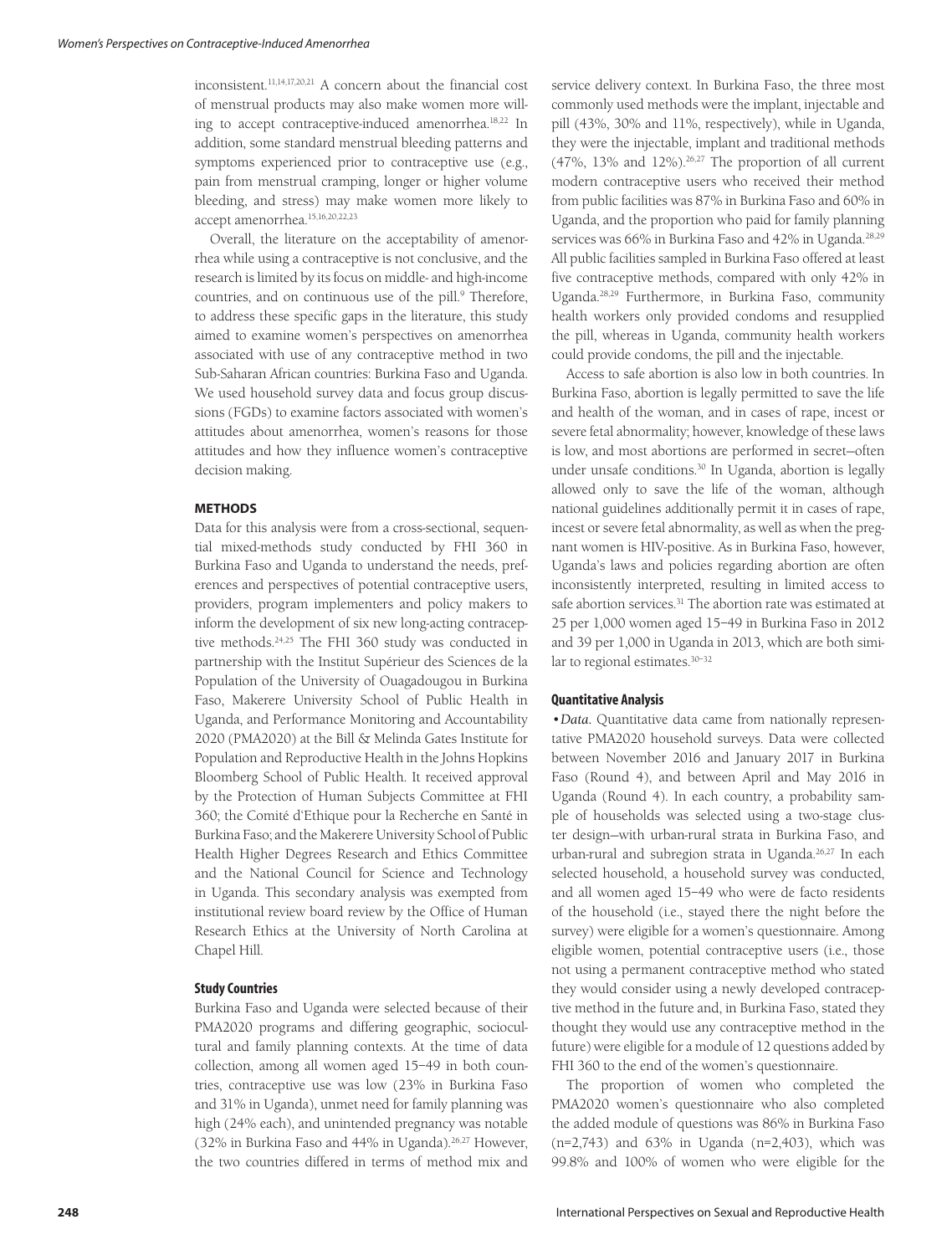module, respectively. Women who were younger, had a higher parity, wanted more children or were pregnant had a significantly higher predicted probability of being eligible for the study questions in both countries; in Burkina Faso, this was also true for women in rural areas and by household ethnicity (not shown).

*•Measures*. The added module included questions asking women about how various method attributes related to their contraceptive decision making and about their interest in using six methods currently under development. One question asked women their attitude about amenorrhea: "With some contraceptive methods, women do not get their period, but their period and their fertility return when they stop using it. Would you choose a method that stops your period?" For our dependent variable, we considered women who responded "yes" to find amenorrhea to be acceptable or desirable, which we refer to broadly as amenorrhea acceptability. We note, however, that although the clinical definition of amenorrhea is typically 90 days without any menstrual bleeding, the study question did not specify the duration of bleeding absence. This specific distinction is likely not particularly meaningful to women, especially in the context of contraceptive-induced amenorrhea as compared with pathological amenorrhea. In addition, there is evidence women and providers interpret amenorrhea and its implications differently.18,33

In Burkina Faso, the PMA2020 survey also collected data on menstrual health practices among women who menstruated in the last 90 days and were not pregnant (67% of women who completed the added module of questions; n=1,847). Menstrual health questions used in our analysis asked women about materials they used to collect or absorb menstrual blood during their last period and about sanitation facilities or other places they changed, washed, dried or disposed of these materials. In addition, women were asked if there was anything else they needed to better manage their menstruation (i.e., any unmet menstrual health needs).

*•Analysis*. To examine sociodemographic and reproductive characteristics associated with attitudes about amenorrhea in each country, we used bivariate cross-tabulations with design-adjusted Rao-Scott tests and multivariate logistic regression. Our models included categorical variables for sociodemographic characteristics: age-group, urbanrural residence, education (primary or less, or secondary or more), wealth (in terciles for Burkina Faso and quintiles for Uganda), and marital status (never married, married and cohabiting, married and not cohabiting, and previously married). Categorical variables were also included for reproductive characteristics: parity  $(0, 1, 2-4, 5-7, \geq 8$ children in Burkina Faso and 0, 1, 2–3, 4–5, ≥6 in Uganda), fertility intentions (whether the women wanted more children or not), contraceptive use (never, past or current use of any contraceptive method), sexual activity in the last month (yes or no), and pregnancy status (yes or no/don't know). The model for Burkina Faso included additional sociodemographic characteristics (i.e., language in which the women's questionnaire was conducted, and religion and ethnicity of the head of the women's household), because these data were only collected in Burkina Faso. The analysis sample of women with nonmissing values for all covariates was 2,673 in Burkina Faso (97% of women who completed the added module of questions) and 2,281 in Uganda (95%); all covariates had less than 1% missingness except for sexual activity, which was 1.5% in Burkina Faso and 3.4% in Uganda). We fit a second multivariate model for Burkina Faso of recently menstruating women to identify menstrual health practices associated with women's attitudes about amenorrhea. The analysis sample for this second model was 1,834 women (99%).

For all multivariate models, all covariates were included, regardless of statistical significance in the bivariate crosstabulations. We used Stata 14, and all analyses were adjusted for the complex sampling design and unit nonresponse to the women's questionnaire using *svy* commands with sampling variables and weights provided with the data set, and methods appropriate for subpopulation analysis (e.g., *subpop* option). We considered p-values below an alpha of 0.05 to be statistically significant.

## **Qualitative Analysis**

*•Data*. Qualitative data came from FGDs with women selected purposively, and stratified by in-country region and current contraceptive use, to ensure the sample captured a range of different contraceptive experiences. FGDs were conducted between April and May 2016 in Burkina Faso, and in February 2016 in Uganda. In Burkina Faso, 16 FGDs with a total of 132 women were conducted in five of the country's 13 regions (Boucle du Mouhoun, East, North, Ouagadougou, and Southwest); six were with current contraceptive users and 10 were with current nonusers. In Uganda, 30 FGDs with a total of 239 women were conducted in each of the country's four regions plus the capital city (Central, Eastern, Kampala, Northern, and Western); 10 were with current users of long-acting reversible contraceptives (i.e., the implant and IUD; LARCs), 10 were with current users of short-acting hormonal methods (i.e., the pill and injectable) and 10 were with current nonusers. Within regions, FGDs were conducted in PMA2020 enumeration areas.

Women were eligible for the qualitative study if they were aged 18–49, or aged 15–17 and married. Women opposed to family planning or not currently practicing contraception because they were trying to get pregnant were excluded, as they were not in the target population of interest for the FHI 360 study. Participants were identified through providers at local health centers in Burkina Faso and largely by community health workers in Uganda. FGDs were conducted using semi-structured discussion guides in local languages by trained moderators, with an audio recording and notes taken during the discussion; additional details are published elsewhere.<sup>24,25</sup> Sociodemographic and reproductive information about FGD participants was also collected. FGD moderators and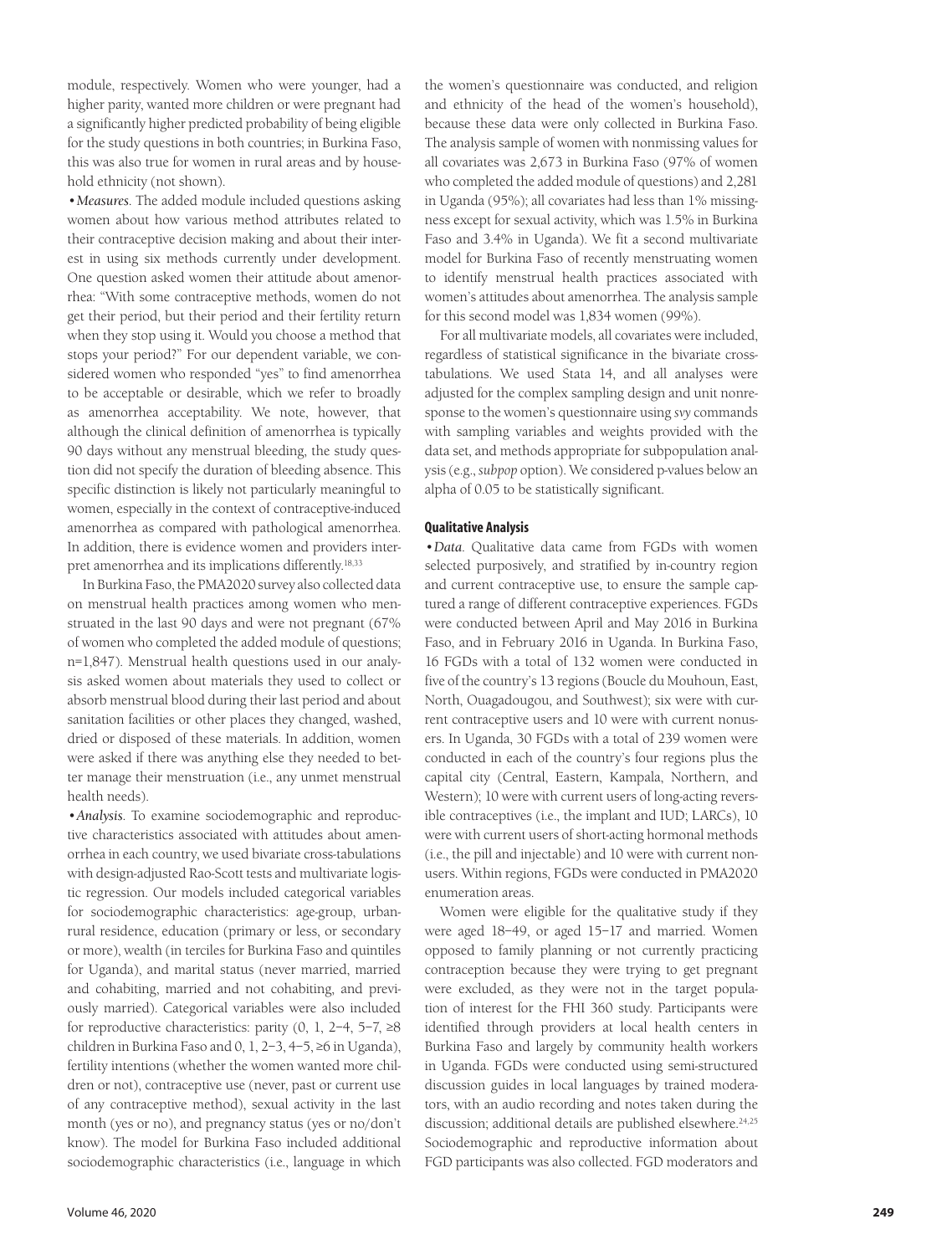notetakers translated and transcribed audio recordings of the FGDs into French in Burkina Faso and into English in Uganda.

*•Analysis*. For this secondary analysis, we used a section of the discussion guide that asked women about past and current contraceptive experiences—and specifically about how much of a problem it would be if a method caused amenorrhea. As with the quantitative data, a specific duration of bleeding absence for amenorrhea was not specified in the guide. We used NVivo 11 and Excel for qualitative analysis.

A team of four coders independently coded FGD transcripts for the FHI 360 study using a codebook created with deductive codes from the FGD guides and inductive codes that emerged during analysis. We used portions of the transcripts coded as related to contraceptive-induced menstrual changes for this secondary analysis, with transcript portions from Burkina Faso translated from French into English. The first author developed an initial codebook of contraceptive-induced menstrual change subcodes that was iteratively updated while reviewing the transcripts and then used for subcoding. For each FGD, data on every coded mention of amenorrhea was extracted into a detailed matrix evaluating three parameters dictated by our research question: attitudes about amenorrhea, the reasons for these attitudes and any impact on contraceptive decision making. The components and categories of these parameters were developed iteratively during the analysis process.

Based on specific terminology used in FGDs, we grouped attitudes about amenorrhea into three categories: unacceptable (e.g., a problem, concern, not good), acceptable (e.g., could manage it, not a problem, did not fear it) or desirable (e.g., good, would welcome it, would be a relief or calming). If the discussion did not indicate an explicit attitude with specific terminology, attitude was not inferred, and it was categorized as not stated.

The reasons discussed in FGDs for participants' amenorrhea attitudes were grouped into themes developed iteratively during transcript analysis (e.g., relating to health impacts of amenorrhea, provider counseling about amenorrhea, partner's concerns about amenorrhea). The broad theme of health impacts was categorized into subtopics given their distinct nature (e.g., aches or pains, sexual effects, strength or energy changes). Not all discussion of amenorrhea attitudes in FGDs cited a reason. Because most reasons could be viewed both positively and negatively, they were not explicitly divided as such. For example, weight gain could be seen as a reason for desiring amenorrhea or finding it unacceptable.

We categorized the various impacts of attitudes toward amenorrhea on contraceptive decision making discussed in the FGDs into three risk categories—low, medium and high—according to the level of risk of unintended pregnancy to which participants might be exposed from that contraceptive behavior. Low-risk contraceptive decision making included continuation or willingness to use if or when experiencing amenorrhea, or not viewing amenorrhea as a barrier to use. Medium-risk contraceptive decision making included switching methods, considering discontinuing or switching, temporarily pausing method use, or choosing a less effective method if or when experiencing amenorrhea. High-risk contraceptive decision making included nonuse, discontinuation, or unwillingness to use if or when experiencing amenorrhea, or viewing amenorrhea as a barrier to use. Not all discussion of amenorrhea attitudes in FGDs cited an impact on contraceptive decision making.

When an FGD had a participant who discussed more than one attitude about amenorrhea, the corresponding reasons and any impacts on contraceptive decision making were attributed to each attitude separately. For example, a participant might state she liked amenorrhea because she usually experiences painful menstrual cramping, but she worried her bleeding might become high in volume when amenorrhea ended and this worry would prevent her from using an amenorrhea-inducing method. In such a case, the participant's desirable attitude toward amenorrhea would be attributed to its alleviation of her standard bleeding and no stated impact on contraceptive decision making, and her unacceptable attitude would be attributed to her concern about problems when bleeding resumed and highrisk contraceptive nonuse.

# **RESULTS**

# **Quantitative Findings**

*•Descriptive and bivariate results.* In both countries, about 60% of women in our samples were younger than 30 (59% in Burkina Faso and 64% in Uganda; Table 1), three-quarters were currently married (76% and 73%, respectively), and more than three-quarters had at least one child (78% and 82%). About 80% in both countries lived in rural areas (76% and 83%), but a greater proportion of women in Uganda than in Burkina Faso had attended secondary school (30% vs. 20%). In addition, a greater proportion of women in Uganda had ever used a contraceptive method (62% vs. 44%). In Burkina Faso, Mossi ethnicity and Mooré language were the plurality (43% and 47%, respectively), and 63% of women were Muslim; data on ethnicity, language and religion were not collected in Uganda.

Sixty-five percent of women in Burkina Faso and 40% in Uganda indicated they would choose a method that caused amenorrhea during use. In bivariate analyses, amenorrhea acceptability was higher among women in rural areas than in urban areas (72% vs. 42%, respectively, in Burkina Faso; and 43% vs. 27% in Uganda), among women with a primary or no education than those with a secondary or higher education (68% vs. 52%, and 43% vs. 32%), and among those who were currently married than those never married (66–69% vs. 50%, and 41–43% vs. 33%). Also, in both countries, amenorrhea acceptability increased as wealth decreased and as parity increased. In addition, in Burkina Faso, amenorrhea acceptability was higher among women who were sexually active in the last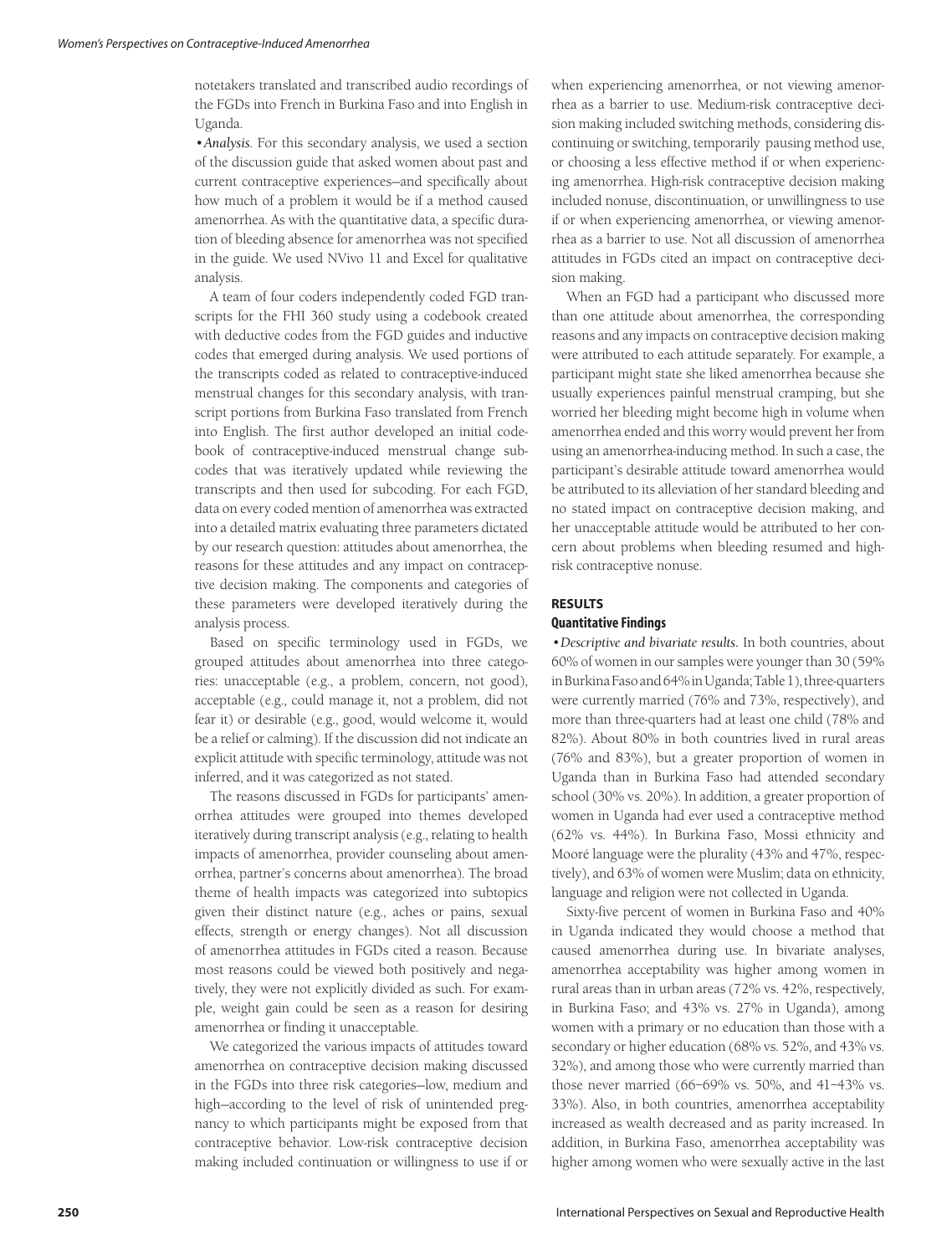*TABLE 1. Percentage distribution of women aged 15–49 who were potential contraceptive users; and percentage of those who would choose a method that caused amenorrhea during use—both by sociodemographic and reproductive health characteristics, according to country, PMA2020 survey, Burkina Faso 2016– 2017 and Uganda 2016*

|                                                  | <b>Burkina Faso</b> |                                           | Uganda           |                                         |  |
|--------------------------------------------------|---------------------|-------------------------------------------|------------------|-----------------------------------------|--|
| Characteristic                                   | %<br>$(n=2,673)$    | % amenorrhea<br>acceptable<br>$(n=1,528)$ | %<br>$(n=2,281)$ | % amenorrhea<br>acceptable<br>$(n=880)$ |  |
| Age                                              |                     |                                           |                  |                                         |  |
| $15 - 19$                                        | 21.6                | 63.0                                      | 19.1             | 38.0                                    |  |
| $20 - 24$                                        | 18.9                | 63.5                                      | 25.6             | 39.1                                    |  |
| $25 - 29$                                        | 18.9                | 66.8                                      | 19.5             | 36.1                                    |  |
| $30 - 34$                                        | 14.8                | 68.5                                      | 16.6             | 45.9                                    |  |
| $35 - 49$                                        | 25.7                | 63.8                                      | 19.3             | 41.6                                    |  |
| <b>Residence</b>                                 |                     | ***                                       |                  | **                                      |  |
| Urban                                            | 23.8                | 42.0                                      | 17.2             | 27.2                                    |  |
| Rural                                            | 76.2                | 72.0                                      | 82.8             | 42.6                                    |  |
| <b>Highest education attended</b>                |                     | ***                                       |                  | **                                      |  |
| $\leq$ primary                                   | 79.9                | 68.0                                      | 70.4             | 43.3                                    |  |
| ≥secondary                                       | 20.1                | 52.3                                      | 29.6             | 31.8                                    |  |
| <b>Wealth indext</b>                             |                     | ***                                       |                  | ***                                     |  |
| Lowest                                           | 34.0                | 68.8                                      | 19.3             | 52.7                                    |  |
| Second                                           | na                  | na                                        | 18.8             | 44.8                                    |  |
| Middle                                           | 32.2                | 73.0                                      | 21.2             | 41.0                                    |  |
| Fourth                                           | na                  | na                                        | 20.5             | 37.7                                    |  |
| Highest                                          | 33.8                | 53.1                                      | 20.2             | 24.1                                    |  |
| <b>Marital status</b>                            |                     | ***                                       |                  | ∗                                       |  |
| Never married                                    | 20.1                | 50.4                                      | 17.9<br>61.0     | 33.1                                    |  |
| Married and cohabiting                           | 67.0<br>9.2         | 69.1<br>66.2                              | 11.6             | 42.5<br>41.3                            |  |
| Married and not cohabiting<br>Previously married | 3.7                 | 63.0                                      | 9.5              | 34.1                                    |  |
|                                                  |                     | ***                                       |                  | ***                                     |  |
| Parity‡<br>0                                     | 22.1                | 53.3                                      | 18.3             | 33.9                                    |  |
| 1                                                | 13.4                | 65.0                                      | 17.1             | 32.2                                    |  |
| $2 - 4/2 - 3$                                    | 35.5                | 70.1                                      | 26.2             | 40.9                                    |  |
| $5 - 7/4 - 5$                                    | 21.4                | 65.8                                      | 19.4             | 44.4                                    |  |
| $≥8/≥6$                                          | 7.5                 | 70.9                                      | 19.1             | 46.6                                    |  |
| <b>Wants more children</b>                       |                     |                                           |                  |                                         |  |
| Yes                                              | 17.9                | 64.0                                      | 28.6             | 41.2                                    |  |
| No.                                              | 82.1                | 65.0                                      | 71.4             | 39.4                                    |  |
| Any contraceptive use                            |                     |                                           |                  |                                         |  |
| Never-user                                       | 55.6                | 65.0                                      | 38.0             | 37.6                                    |  |
| Past user                                        | 17.7                | 62.2                                      | 25.7             | 40.7                                    |  |
| Current user                                     | 26.6                | 66.3                                      | 36.3             | 41.8                                    |  |
| Sexually active in last month                    |                     | $*$                                       |                  |                                         |  |
| No.                                              | 41.9                | 61.2                                      | 32.1             | 37.2                                    |  |
| Yes                                              | 58.1                | 67.5                                      | 67.9             | 41.2                                    |  |
| Pregnant                                         |                     | **                                        |                  |                                         |  |
| No/don't know                                    | 90.6                | 64.0                                      | 86.6             | 39.7                                    |  |
| Yes                                              | 9.4                 | 72.9                                      | 13.4             | 41.5                                    |  |
| <b>Survey language</b>                           |                     | $**$                                      |                  |                                         |  |
| Mooré                                            | 42.3                | 66.3                                      | na               | na                                      |  |
| French<br>Other                                  | 11.0<br>46.7        | 39.3<br>69.5                              | na               | na                                      |  |
|                                                  |                     |                                           | na               | na                                      |  |
| Head of household's religion                     |                     |                                           |                  |                                         |  |
| Muslim<br>Other                                  | 62.1<br>37.9        | 64.7<br>65.0                              | na<br>na         | na<br>na                                |  |
|                                                  |                     |                                           |                  |                                         |  |
| Head of household's ethnicity<br>Mossi           | 46.4                | 65.8                                      |                  | na                                      |  |
| Gourmantché                                      | 12.5                | 64.3                                      | na<br>na         | na                                      |  |
| Fulfuldé/Peulh/Touareg/Bella                     | 7.1                 | 66.3                                      | na               | na                                      |  |
| Dioula/Bobo/Senoufu/Other                        | 11.1                | 56.4                                      | na               | na                                      |  |
| Other Burkinabè                                  | 22.9                | 66.7                                      | na               | na                                      |  |
| <b>Total</b>                                     | 100.0               | 64.8                                      | 100.0            | 39.9                                    |  |

\*p≤.05. \*\*p≤.01. \*\*\*p≤.001. †Wealth in terciles for Burkina Faso and in quintiles for Uganda. ‡First range for Burkina Faso, and second for Uganda. *Notes*: "Potential contraceptive users" were women not currently using a permanent contraceptive method who would consider using a newly developed contraceptive method (and in Burkina Faso, any contraceptive method) in the future. Percentages are weighted. p-values of the Rao-Scott F statistic comparing amenorrhea acceptable and amenorrhea unacceptable. Percentage distributions may not add to 100.0 because of rounding. na=not applicable.

month, were pregnant or completed the women's questionnaire in a language other than French.

With regard to menstrual health practices among recently menstruating women in Burkina Faso, the space most commonly used by women to manage their menstruation was their sleeping area or another room in the household (45%; Table 2); however, most reported the space they used was not private, safe or lockable, nor was it clean with water and soap available (81% and 90%, respectively). Fifty-nine percent used a cloth to absorb menstrual blood, and 17% used a menstrual product, such as a tampon or menstrual pad. Only 23% of women reported having everything they needed to manage their menstruation.

In bivariate analyses, amenorrhea acceptability was higher among women who did not use the household's main sanitation facility to manage their menstruation (59–73% vs. 53%). Amenorrhea acceptability also differed by the type of materials used to absorb menstrual blood, ranging from 43% among women who reported using disposable materials other than a menstrual product to 80% among those who used reusable materials other than a menstrual product or no materials. A greater proportion of women with an unmet menstrual health need than of those without were willing to accept amenorrhea (67% vs. 45%).

*•Multivariate results.* The significance of some bivariate associations changed in the multivariate models that controlled for other covariates (Table 3). In Burkina Faso, women aged 15–19 had a higher predicted probability of accepting amenorrhea than those in all older age-groups (averaged differential effects, 9–14 percentage points), although the association was only marginally significant for those aged 30–34. Women living in rural areas had a higher predicted probability than those in urban areas, and married women cohabiting with their partners had a higher predicted probability than never-married women, of amenorrhea acceptability (23 and 12 percentage points, respectively). In addition, the predicted probability of amenorrhea acceptability was six percentage points higher among current contraceptive users than among never-users. Amenorrhea acceptability was higher among women living in Mossi households than among those living in Gourmantché households (19 percentage points). Among recently menstruating women in Burkina Faso, women's predicted probabilities of amenorrhea acceptability did not differ significantly by menstrual health facility, materials or unmet need, after controlling for sociodemographic and reproductive characteristics (see Appendix Table 1).

In Uganda, women aged 15–19 had higher amenorrhea acceptability than women aged 25–29 (averaged differential effect, 12 percentage points; Table 3). Amenorrhea acceptability seemed to increase as wealth decreased, as women in the lowest wealth quintile had the highest predicted probability of accepting amenorrhea (51%), which was significantly higher than that for women in the highest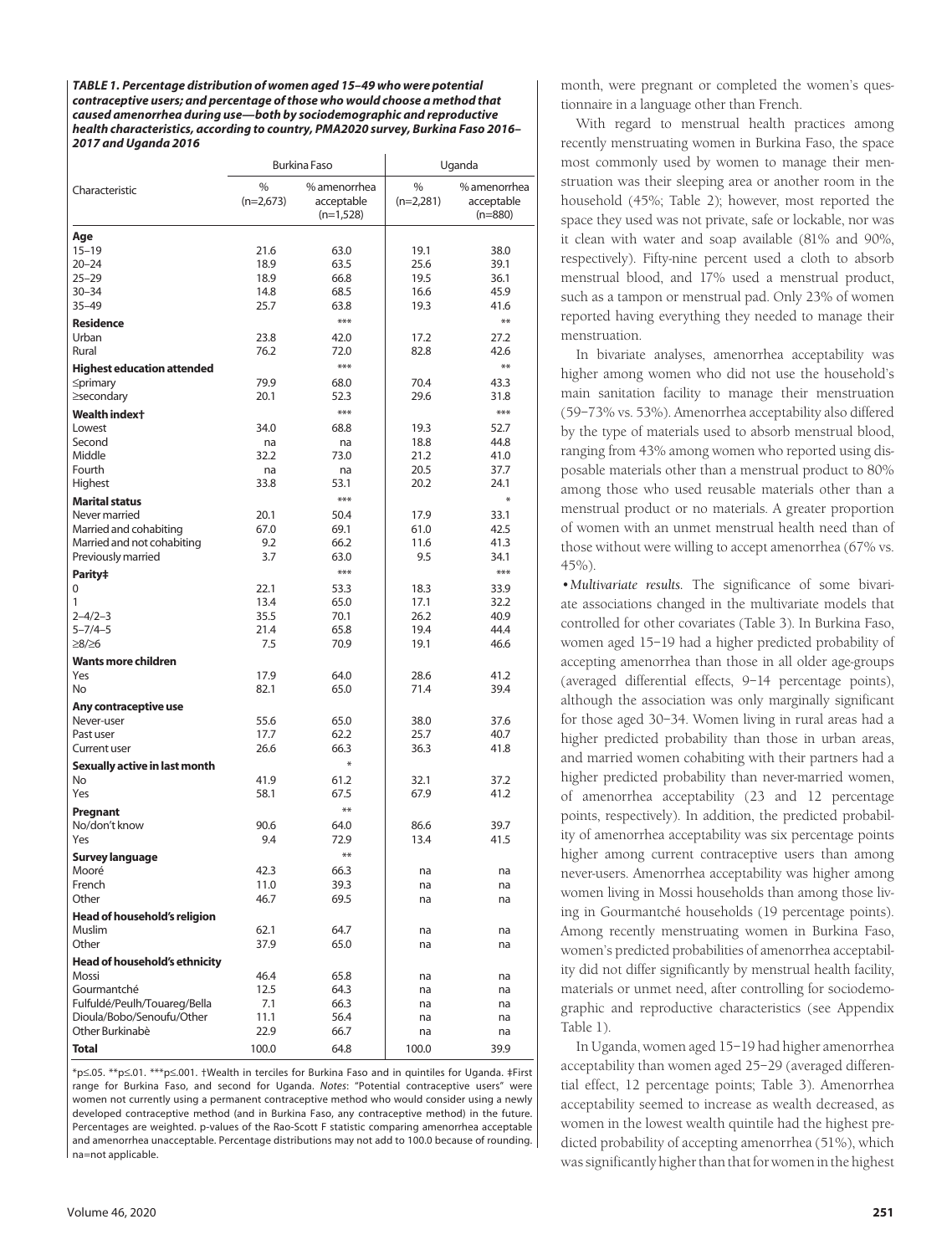*TABLE 2. Percentage distribution of potential contraceptive users in Burkina Faso who recently menstruated; and percentage of those who would choose a method that caused amenorrhea during use—both by menstrual health characteristics at last menses*

| Characteristic                                   | $\frac{0}{0}$<br>$(n=1.834)$ | % amenorrhea<br>acceptable<br>$(n=977)$ |
|--------------------------------------------------|------------------------------|-----------------------------------------|
| Main menstrual health facility used‡             |                              | **                                      |
| Sleeping area/other room                         | 45.3                         | 59.2                                    |
| Main household sanitation facility               | 20.8                         | 52.8                                    |
| Other sanitation facility§                       | 26.2                         | 73.2                                    |
| Backyard/bush/no facility/other                  | 7.7                          | 61.6                                    |
| Facility is private, safe and lockable‡          |                              | $\ddagger$                              |
| <b>No</b>                                        | 80.7                         | 64.0                                    |
| Yes                                              | 19.3                         | 52.3                                    |
| Facility is clean with available water and soap‡ |                              |                                         |
| <b>No</b>                                        | 90.0                         | 61.6                                    |
| Yes                                              | 10.0                         | 63.0                                    |
| Menstrual health materials used ++               |                              | ***                                     |
| Cloth                                            | 59.4                         | 68.7                                    |
| Menstrual product##                              | 17.3                         | 52.3                                    |
| Other disposable materials                       | 16.3                         | 43.2                                    |
| Other reusable materials/none                    | 3.1                          | 79.5                                    |
| Any unmet menstrual health need§§                |                              | ***                                     |
| <b>No</b>                                        | 22.5                         | 45.1                                    |
| Yes                                              | 77.5                         | 66.6                                    |
| <b>Total</b>                                     | 100.0                        | 61.7                                    |

\*\*p≤.01. \*\*\*p≤.001. †p≤.10. ‡Sanitation facility or other place for changing, washing, drying or disposing of menstrual health materials. §In household, at work or school, or public facility. ††Used to collect or absorb menstrual blood. ‡‡Tampons or menstrual pad. §§Answers included clean water, soap or absorbent materials; more knowledge/awareness; money; pain reliever/analgesic; and a place that is private or safe, or where one can buy clean and absorbent materials or dispose materials used. *Notes*: "Potential contraceptive users" were women not currently using a permanent method who would consider using a newly developed or any method in the future. "Recently menstruated" includes women who menstruated in the last 90 days and were not pregnant. Percentages are weighted. p-values of the Rao-Scott F statistic comparing amenorrhea acceptable and amenorrhea unacceptable. Percentage distributions may not add to 100.0 because of rounding.

> wealth quintile (23 percentage points). There was also a pattern of increasing acceptability with increasing parity, although no associations were more than marginally significant.

#### **Qualitative Results**

Amenorrhea was discussed in every FGD in both countries. In Table 4, we present descriptive information about the FGDs and the number of FGDs where women discussed explicit attitudes about amenorrhea. Multiple attitudes, reasons, and contraceptive decision-making impacts were discussed in FGDs. For each attitude category (i.e., desirable, acceptable or unacceptable), we present the reasons for the attitude and its impact on contraceptive decision making in Appendix Table 2. Most FGDs also included some discussion where the attitude was not explicitly stated, and not all discussion of amenorrhea attitudes cited a reason or impact on contraceptive decision making (see Appendix Table 3).

*•Attitudes about amenorrhea.* As shown in Table 4, the number of FGDs in both countries that included participants who mentioned contraceptive-induced amenorrhea as unacceptable (14 out of 16 in Burkina Faso and 26 out of 30 in Uganda) was greater than of those in which

women described amenorrhea as desirable (seven and 10, respectively) or acceptable (10 and 14). In Uganda, however, desirable or acceptable attitudes were more common in FGDs consisting of contraceptive users (i.e., LARC or short-acting hormonal methods) than in those of nonusers (not shown).

*•Reasons for attitudes about amenorrhea.* In both countries, the most common reason for a desirable attitude about amenorrhea was seeing it as a way to alleviate issues experienced with standard menstrual bleeding (see Appendix Table 2). Some women saw benefits to amenorrhea because they dislike menstruation in general or experienced problematic standard bleeding. For example, one Ugandan participant said:

"Personally, I would feel good [if bleeding completely stopped with contraceptive use]…. I see it is good because when I bleed, I do it excessively (heavily), and I see that if I don't bleed, I think I will be in some peace*."—37-year-old past injectable user, Eastern region, Uganda*

Other women found amenorrhea desirable because it permitted activities often restricted by or prohibited during menstruation. For example, although there are no biological or medical reasons for abstaining from sex during menstruation, a Burkinabè participant explained the benefit of being able to engage in sexual activity anytime while experiencing amenorrhea:

"Me, in my case, what is pleasing with the absence of your period is the fact that my husband can have sexual relations at any moment with me. But physically, I did not feel well*."—27-year-old past implant user, Ouagadougou, Burkina Faso*

This last quotation demonstrates another important finding: Attitudes about amenorrhea and reasons for those attitudes were multifaceted and placed within the context of other side effects, preferences and norms. We discuss this finding more below.

In Burkina Faso, another common reason for desiring or accepting amenorrhea was knowing that it was only temporary and bleeding would return after method discontinuation. In addition, the most common reason for an acceptable attitude in Burkina Faso was mistakenly equating amenorrhea with method effectiveness. These two reasons are described by one Burkinabè participant:

"For me, when one takes a method, it is to prevent a pregnancy. So, the fact that your period stops signifies that the product has truly suspended your procreation…. So, for me, when you take a method, your period stops, and when you take it out, your period comes back, and you can again [become pregnant]."—*40--year-old nonuser, Southwest region, Burkina Faso*

Although some in Burkina Faso, like the participant above, saw amenorrhea as an indication that the method was preventing pregnancy, a less-common alternative reason for finding amenorrhea unacceptable expressed in both countries was the concern that it was, instead, an early indication of pregnancy.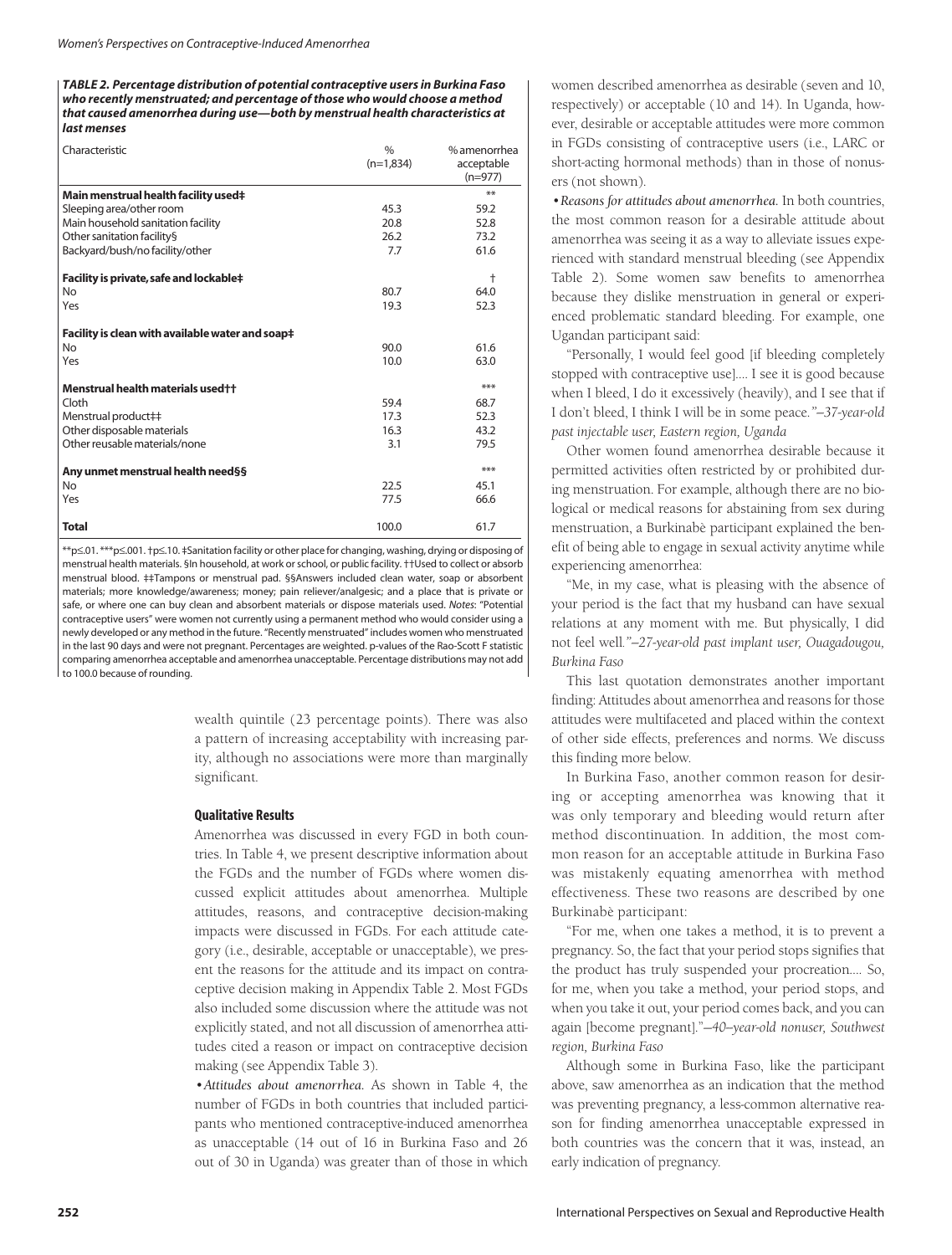| TABLE 3. Predicted probabilities and averaged differential effects of amenorrhea acceptability among potential |
|----------------------------------------------------------------------------------------------------------------|
| contraceptive users, by sociodemographic and reproductive characteristics, according to country                |

|                                   | <b>Burkina Faso</b>                  |                                            | Uganda                               |                                            |  |
|-----------------------------------|--------------------------------------|--------------------------------------------|--------------------------------------|--------------------------------------------|--|
| Characteristic                    | Predicted probability<br>$(n=2,673)$ | Averaged<br>differential<br>effect         | Predicted probability<br>$(n=2,281)$ | Averaged<br>differential<br>effect         |  |
| Age                               |                                      |                                            |                                      |                                            |  |
| $15 - 19$                         | 0.734                                | ref                                        | 0.470                                | ref                                        |  |
| $20 - 24$                         | 0.634                                | $-0.101$ (-0.172 to $-0.030$ )**           | 0.425                                | $-0.045$ ( $-0.127$ to 0.038)              |  |
| $25 - 29$                         | 0.632                                | $-0.102$ (-0.183 to $-0.021$ )*            | 0.347                                | $-0.123$ (-0.225 to $-0.021$ )*            |  |
| $30 - 34$                         | 0.642                                | $-0.092$ ( $-0.184$ to 0.000) <sup>+</sup> | 0.403                                | $-0.067$ ( $-0.200$ to 0.066)              |  |
| $35 - 49$                         | 0.590                                | –0.144 (–0.240 to –0.048)**                | 0.353                                | $-0.116 (-0.258 \text{ to } 0.026)$        |  |
| <b>Residence</b>                  |                                      |                                            |                                      |                                            |  |
| Urban                             | 0.474                                | ref                                        | 0.352                                | ref                                        |  |
| Rural                             | 0.703                                | $0.229(0.086 \text{ to } 0.372)$ **        | 0.407                                | $0.055 (-0.043 \text{ to } 0.153)$         |  |
| <b>Highest education attended</b> |                                      |                                            |                                      |                                            |  |
| $\leq$ primary                    | 0.644                                | ref                                        | 0.403                                | ref                                        |  |
| ≥secondary                        | 0.665                                | $0.021$ (-0.056 to 0.098)                  | 0.390                                | –0.013 (–0.077 to 0.052)                   |  |
| <b>Wealth index‡</b>              |                                      |                                            |                                      |                                            |  |
| Lowest                            | 0.643                                | ref                                        | 0.508                                | ref                                        |  |
| Second                            | na                                   | na                                         | 0.440                                | $-0.068$ ( $-0.183$ to 0.047)              |  |
| Middle                            | 0.678                                | $0.035 (-0.036 \text{ to } 0.106)$         | 0.397                                | $-0.112$ ( $-0.244$ to 0.021) <sup>+</sup> |  |
| Fourth                            | na                                   | na                                         | 0.374                                | $-0.134$ ( $-0.282$ to 0.015) <sup>+</sup> |  |
| Highest                           | 0.627                                | –0.016 (–0.132 to 0.101)                   | 0.275                                | $-0.234$ (-0.406 to $-0.062$ )**           |  |
| <b>Marital status</b>             |                                      |                                            |                                      |                                            |  |
| Never married                     | 0.556                                | ref                                        | 0.380                                | ref                                        |  |
| Married and cohabiting            | 0.672                                | $0.115(0.009 to 0.221)^*$                  | 0.410                                | $0.029$ (-0.062 to 0.120)                  |  |
| Married and not cohabiting        | 0.658                                | $0.102$ (-0.019 to 0.223) <sup>+</sup>     | 0.413                                | $0.032$ (-0.089 to 0.153)                  |  |
| Previously married                | 0.692                                | $0.136 (-0.011$ to $0.283$ <sup>+</sup>    | 0.346                                | -0.035 (-0.162 to 0.093)                   |  |
| <b>Parity</b> §                   |                                      |                                            |                                      |                                            |  |
| 0                                 | 0.595                                | ref                                        | 0.334                                | ref                                        |  |
| 1                                 | 0.623                                | $0.029$ (-0.067 to 0.124)                  | 0.306                                | $-0.029$ ( $-0.118$ to 0.060)              |  |
| $2 - 4/2 - 3$                     | 0.685                                | $0.090$ (-0.017 to 0.197) <sup>+</sup>     | 0.406                                | $0.072 (-0.031$ to $0.176)$                |  |
| $5 - 7/4 - 5$                     | 0.637                                | $0.042$ (-0.089 to 0.174)                  | 0.446                                | $0.112 (-0.019 to 0.243)$                  |  |
| ≥8/≥6                             | 0.704                                | $0.110 (-0.028 \text{ to } 0.247)$         | 0.487                                | $0.153$ (-0.022 to 0.328) <sup>+</sup>     |  |
| <b>Wants more children</b>        |                                      |                                            |                                      |                                            |  |
| <b>No</b>                         | 0.640                                | ref                                        | 0.378                                | ref                                        |  |
| Yes                               | 0.650                                | $0.010 (-0.070 \text{ to } 0.090)$         | 0.408                                | $0.030$ (-0.030 to 0.090)                  |  |
| Any contraceptive use             |                                      |                                            |                                      |                                            |  |
| Never-user                        | 0.635                                | ref                                        | 0.366                                | ref                                        |  |
| Past user                         | 0.615                                | $-0.020$ ( $-0.085$ to 0.045)              | 0.408                                | $0.042$ (-0.046 to 0.130)                  |  |
| <b>Current user</b>               | 0.696                                | $0.061$ (0.005 to 0.116)*                  | 0.428                                | $0.062$ (-0.020 to 0.144)                  |  |
| Sexually active in last month     |                                      |                                            |                                      |                                            |  |
| No                                | 0.638                                | ref                                        | 0.408                                | ref                                        |  |
| Yes                               | 0.656                                | $0.018 (-0.035$ to $0.070)$                | 0.395                                | $-0.012$ ( $-0.070$ to 0.045)              |  |
| Pregnant                          |                                      |                                            |                                      |                                            |  |
| No/don't know                     | 0.643                                | ref                                        | 0.397                                | ref                                        |  |
| Yes                               | 0.704                                | $0.062$ (-0.003 to 0.126) <sup>+</sup>     | 0.415                                | $0.018 (-0.070 \text{ to } 0.106)$         |  |
| <b>Survey language</b>            |                                      |                                            |                                      |                                            |  |
| Mooré                             | 0.583                                | ref                                        | na                                   | na                                         |  |
| French                            | 0.571                                | –0.011 (–0.146 to 0.123)                   | na                                   | na                                         |  |
| Other                             | 0.717                                | $0.134 (-0.035$ to 0.303)                  | na                                   | na                                         |  |
| Head of household's religion      |                                      |                                            |                                      |                                            |  |
| Muslim                            | 0.638                                | $-0.027$ ( $-0.103$ to 0.049)              | na                                   | na                                         |  |
| Other                             | 0.665                                | ref                                        | na                                   | na                                         |  |
| Head of household's ethnicity     |                                      |                                            |                                      |                                            |  |
| Mossi                             | 0.715                                | ref                                        |                                      | na                                         |  |
| Gourmantché                       | 0.529                                | $-0.186$ ( $-0.362$ to $-0.011$ )*         | na                                   | na                                         |  |
| Fulfuldé/Peulh/Touareg/Bella      | 0.600                                | $-0.115 (-0.275$ to 0.044)                 | na                                   | na                                         |  |
| Dioula/Bobo/Senoufu/Other         | 0.545                                | $-0.170$ ( $-0.362$ to 0.022) <sup>+</sup> | na                                   | na                                         |  |
| Other Burkinabè                   | 0.618                                | $-0.097$ ( $-0.281$ to 0.088)              | na                                   | na                                         |  |
|                                   |                                      |                                            |                                      |                                            |  |

\*p≤.05. \*\*p≤.01. †p≤.10. ‡Wealth in terciles for Burkina Faso and in quintiles for Uganda. §First range for Burkina Faso, and second for Uganda. *Notes*: "Potential contraceptive users" were women not currently using a permanent contraceptive method who would consider using a newly developed contraceptive method (and in Burkina Faso, any contraceptive method) in the future. Figures in parentheses are 95% confidence intervals. ref=reference group. na=not applicable.

In Uganda, provider counseling was a commonly discussed reason for finding amenorrhea desirable or acceptable. In general, the discussion was about counseling that occurred when women returned to a provider after experiencing amenorrhea, not counseling that was received with method initiation. For example, a Ugandan participant explained how providers described to her the benefit from the reduced burden of cleaning menstrual materials, also relating back to amenorrhea as a way to assuage issues of standard menstruation: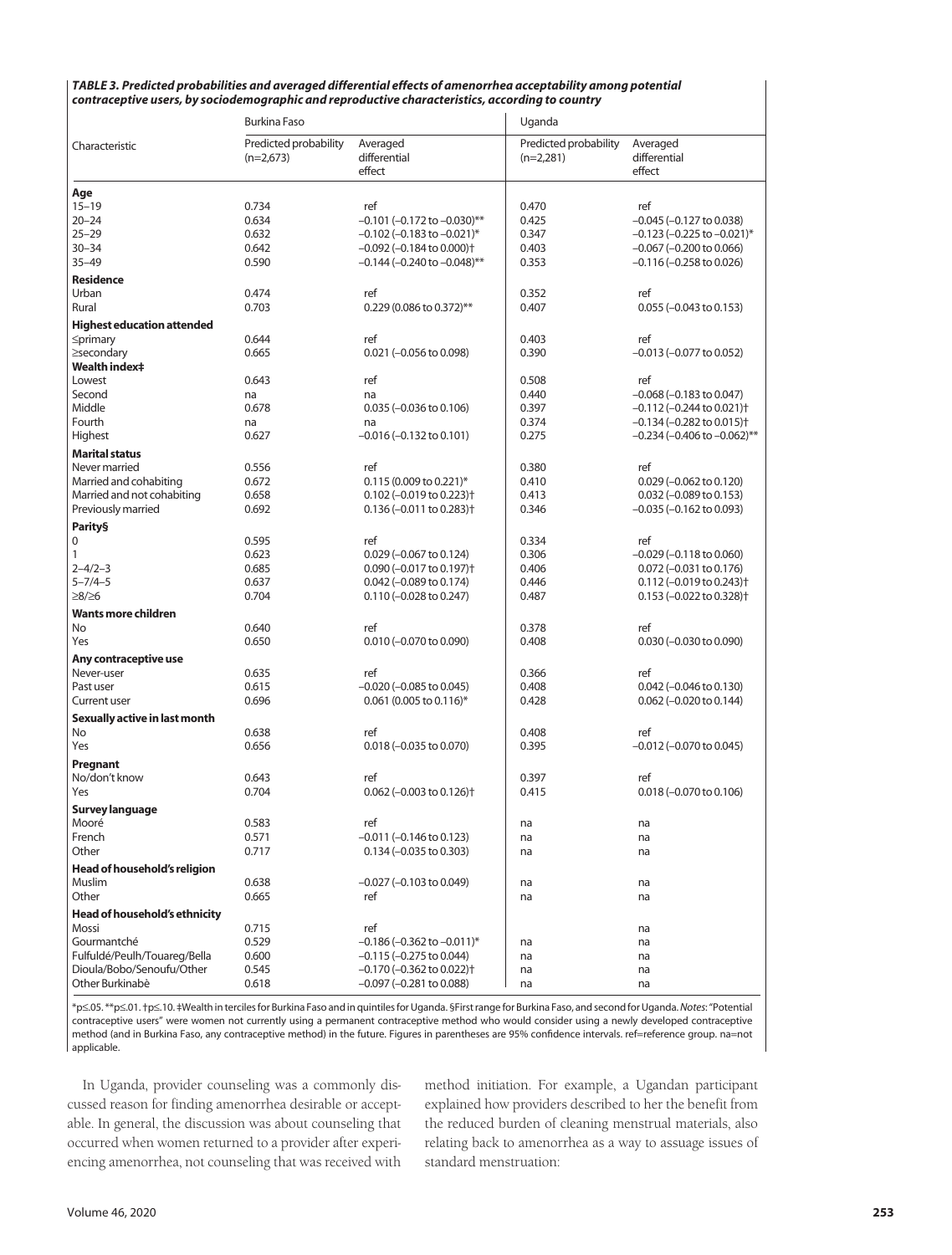#### *TABLE 4. Number of focus group discussions in which amenorrhea attitudes were discussed, by selected characteristics, according to country*

| <b>Type of participant</b><br>10<br>10<br><b>Nonusers</b><br>Users<br>6<br>na<br><b>LARC</b> users<br>10<br>na<br><b>SARC</b> users<br>10<br>na<br>Median no. of participants per FGD<br>8<br>8<br><b>Median age of participants</b><br>$15 - 29$<br>7<br>13<br>9<br>17<br>$\geq 30$<br><b>Median parity of participants</b><br>$0 - 3$<br>10<br>6<br>10<br>20<br>$\geq$ 4<br>Attitude about amenorrhea<br>discussed <sup>+</sup><br>Desirable<br>7<br>10<br>10<br>Acceptable<br>14<br>Unacceptable<br>14<br>26 | Characteristic | <b>Burkina Faso</b><br>$(n=16)$ | Uganda<br>$(n=30)$ |  |  |
|-----------------------------------------------------------------------------------------------------------------------------------------------------------------------------------------------------------------------------------------------------------------------------------------------------------------------------------------------------------------------------------------------------------------------------------------------------------------------------------------------------------------|----------------|---------------------------------|--------------------|--|--|
|                                                                                                                                                                                                                                                                                                                                                                                                                                                                                                                 |                |                                 |                    |  |  |
|                                                                                                                                                                                                                                                                                                                                                                                                                                                                                                                 |                |                                 |                    |  |  |
|                                                                                                                                                                                                                                                                                                                                                                                                                                                                                                                 |                |                                 |                    |  |  |
|                                                                                                                                                                                                                                                                                                                                                                                                                                                                                                                 |                |                                 |                    |  |  |
|                                                                                                                                                                                                                                                                                                                                                                                                                                                                                                                 |                |                                 |                    |  |  |
|                                                                                                                                                                                                                                                                                                                                                                                                                                                                                                                 |                |                                 |                    |  |  |
|                                                                                                                                                                                                                                                                                                                                                                                                                                                                                                                 |                |                                 |                    |  |  |
|                                                                                                                                                                                                                                                                                                                                                                                                                                                                                                                 |                |                                 |                    |  |  |
|                                                                                                                                                                                                                                                                                                                                                                                                                                                                                                                 |                |                                 |                    |  |  |
|                                                                                                                                                                                                                                                                                                                                                                                                                                                                                                                 |                |                                 |                    |  |  |
|                                                                                                                                                                                                                                                                                                                                                                                                                                                                                                                 |                |                                 |                    |  |  |
|                                                                                                                                                                                                                                                                                                                                                                                                                                                                                                                 |                |                                 |                    |  |  |
|                                                                                                                                                                                                                                                                                                                                                                                                                                                                                                                 |                |                                 |                    |  |  |
|                                                                                                                                                                                                                                                                                                                                                                                                                                                                                                                 |                |                                 |                    |  |  |
|                                                                                                                                                                                                                                                                                                                                                                                                                                                                                                                 |                |                                 |                    |  |  |
|                                                                                                                                                                                                                                                                                                                                                                                                                                                                                                                 |                |                                 |                    |  |  |

†Multiple attitudes were discussed in FGDs. Desirable=e.g., good, would welcome it, would be a relief or calming; Acceptable=e.g., could manage it, not a problem, didn't fear it; Unacceptable=e.g., a problem, concern, not good. *Notes*: LARC=long-acting reversible contraception (i.e., the implant and IUD). SARC=short-acting reversible contraceptive (i.e., the injectable and pill). na=not applicable.

"Me, I went to hospital to ask them about why the menstrual period has stopped, and they just asked me whether I want to wash the dirty clothes [referring to washing materials used to absorb menstrual blood]. Now I know it's not bad when [menstrual bleeding] stopped...."—*37-year-old IUD user, Northern region, Uganda*

Discussion about the reasons for unacceptable attitudes about amenorrhea tended to be less specific in Burkina Faso than in Uganda, and there were a few reasons only discussed in Uganda (see Appendix Table 3). In Burkina Faso, two of the most commonly discussed reasons for unacceptable attitudes about amenorrhea were its impact on general health, and general concerns and fears (see Appendix Table 2). Burkinabè women discussed how amenorrhea could cause general illness, health problems or "bring disease," as illustrated by the following participant:

"If your period does not come any more and you do not have health problems, it can be ok; but if, on the other hand, your period does not come, and you do not find your health again, this can be due to the cessation of your period and that is worrisome."—*23-year-old nonuser, Southwest region, Burkina Faso*

Also highlighted in this quotation is a perception discussed in some other FGDs: viewing other contraceptiveinduced health effects experienced along with amenorrhea as caused by the amenorrhea, rather than viewing all the health effects—including amenorrhea—as being caused by the contraceptive.

In another Burkinabè FGD, a participant further described this perception of amenorrhea's impact on general health:

"…you do not know if the absence of your period will cause you illness or not. As long as you do not see your period, you are not at peace…. You are worried because you have the impression that your period is building up at the level of your lower stomach. And the day where it starts to flow, hum, if there is no one next to you to help you…"—*28-year-old nonuser, Ouagadougou, Burkina Faso*

This quotation and others below illustrate another important finding: Participants in both countries discussed the perception that menstrual blood accumulates inside of the body while experiencing amenorrhea, as well as the related concern that when menstrual bleeding does resume, it would be problematic (e.g., heavy in volume, long in duration or unpredictable). Women discussed several negative implications this type of problematic bleeding could have on their lives (e.g., trouble managing menstruation, not being able to work, not being able to have sex with their husband), especially without assistance from others.

In Uganda, discussion about why amenorrhea was unacceptable tended to be more descriptive than in Burkina Faso. The three most commonly discussed reasons were related to its effect on strength and energy; the perception that women should menstruate every month; and the impact of aches or pains (see Appendix Table 2). Amenorrhea's effect on strength and energy was perceived as causing weakness, sweating and fatigue, as one 25-year-old IUD user from the Western region of Uganda explained:

**Participant (P):** When you fail to go on the period, this [menstrual] blood does not get out of your body. So, you feel tired all the time, you put on weight and fail even to walk short distances.

**Moderator:** So, those who do not go on their periods get that problem?

**P:** Yes, they put on a lot of weight and they can't help themselves. They feel hot, the heart beats very fast and they can't walk uphill. They can't do anything for themselves.

The view that monthly menstruation is "normal," "healthy" or "natural" was commonly discussed in Uganda. For example, one participant described how menstruating every month was viewed to be part of general religious law:

"…they say that it is a law that every woman has to release that [menstrual] blood every month. So, I don't know whether the law was in the bible or the Quran."*—37 year-old past injectable user, Eastern region, Uganda*

Another Ugandan participant explained how monthly menstruation was taught as an indicator of a woman's health:

"…The problem is that we grew up when they were telling us every healthy woman must get periods every month. So, don't you see there is a problem spending a full year without periods? That thing that comes out [menstrual blood] where does it go?"—*36-year-old nonuser, Kampala, Uganda*

*•Impact of amenorrhea attitudes on contraceptive decision making*. We found a similar relationship between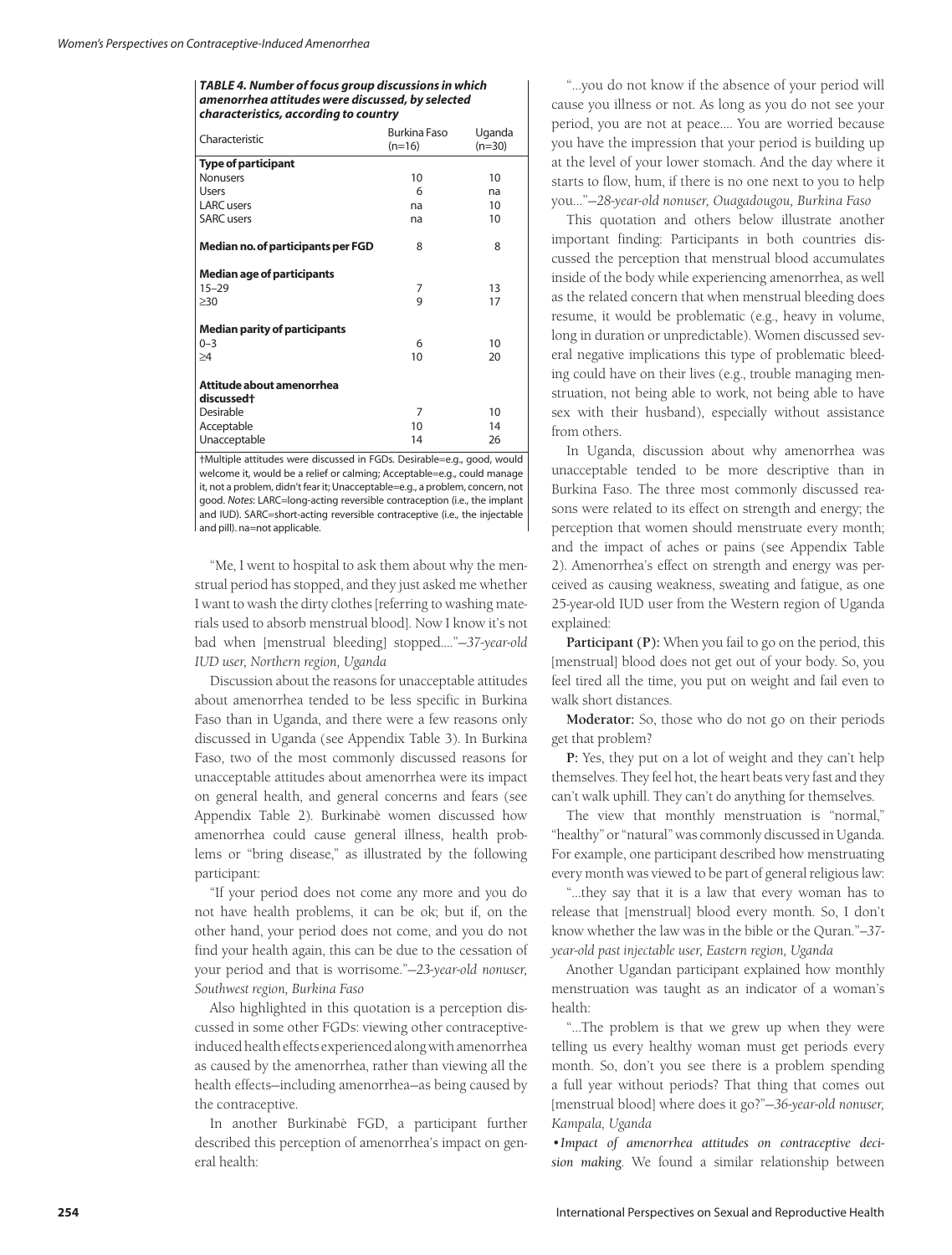amenorrhea attitudes and contraceptive decision making in both countries (see Appendix Table 2). Among FGDs that discussed contraceptive decision making, desirable and acceptable attitudes about amenorrhea only resulted in low-risk contraceptive decision making (e.g., continuation). Unacceptable attitudes resulted in medium-risk (e.g., switching or choosing less-effective methods) and high-risk (e.g., nonuse or discontinuation) contraceptive decision making in some FGDs; however, in half of those FGDs, low-risk contraceptive decision making persisted despite the unacceptable attitude.

Reasons for this misalignment between attitude and decision making were discussed in several FGDs. For example, some women experiencing amenorrhea were counseled to continue contraceptive use and told pregnancy prevention was more important. Concerns often still lingered, however, as described by an injectable user in the Central region of Uganda:

"When I started going for family planning, I stopped getting my monthly period…. I went [to a health education session] and inquired about this situation. The lady who was facilitating told us that getting the monthly period is not the gist of the matter. All we should look for is the protection the methods give us…against unwanted pregnancies. She said that whatever side effect we get, we should be patient and bear it…. But we are told that when you do not get the monthly period, that blood gets stuck in the uterus causing tumors, which may lead one to an operation…. This is so scary, especially to me who is a single woman without a man [to] take me to [the district] hospital for an operation if this blood went and clotted in the tubes."

In some instances, however, pregnancy prevention was seen as less important than amenorrhea, as explained by another Ugandan participant:

"For me, I want to remove it [my implant]…because I have used it for long [and I] am thinking it's the one bringing the effect of not bleeding. And we are not on good terms, with my husband. My husband got a problem [she explains later her husband is bed-ridden due to illness]. We are no longer happy, so I feel it's inconveniencing me. I'm not bleeding, and at the same time not having sex with the man."—*33-year-old implant user, Eastern region, Uganda*

In other FGDs, women discussed continuing use while waiting for their standard bleeding to resume over time or seeking treatment from a provider. For example, a participant in Burkina Faso described her experience taking combined oral contraceptives to treat amenorrhea caused by injectable use:

"When you now go to the health center, they tell you that [the change in bleeding] is the side effect of [the injectable]. They counsel you to take the pills so that [your period] comes as usual. When you take the pills as well, it is as like you take two methods. You have had the injection, [and] you will take the pills which can diminish the side effects of the injection, but it [is] like two projects being done at the same time in your [body]…."— *40-year-old past injectable user, Boucle du Mouhoun region, Burkina Faso*

# **DISCUSSION**

These findings add to the understanding of women's perspectives about contraceptive-induced amenorrhea, and they build upon the existing literature in four important ways. First, the data came from two Sub-Saharan African countries, adding to the limited data from low-income settings. Given that perceptions of amenorrhea and menstruation are dependent on social and cultural context, we cannot make assumptions about low-income countries from research focused on middle- and high-income countries. Second, the data were not limited to the context of continuous use of the pill, as is the case in much of the existing literature. Amenorrhea as a side effect of injectable, implant or IUD use is often unpredictable, and if unacceptable to the user, requires provider intervention for treatment or—for LARCs—method removal. This is quite different than continuous pill use, in which women choose to skip placebo pills to delay or prevent withdrawal bleeding, which can be discontinued anytime by the user. Third, the qualitative data allowed us to examine perspectives about contraceptive-induced amenorrhea in a more nuanced way, and to explore the stated reasons behind women's attitudes and the impact on contraceptive decision making. And fourth, our study included a multivariate analysis, which is important because we found a notable difference between our bivariate and multivariate results.

We found interesting differences and similarities between the two countries. Overall, there was a higher level of amenorrhea acceptability in Burkina Faso than in Uganda in both the quantitative and qualitative analyses. The multivariate analysis also revealed different trends in characteristics associated with women's attitudes about amenorrhea: In Burkina Faso, amenorrhea acceptability tended to be related to women's position in their reproductive life-course (i.e., age, marital status and contraceptive use) and residence, whereas in Uganda, there was an inverse relationship between wealth and amenorrhea acceptability. In addition, women's reasons for finding amenorrhea unacceptable tended to be more vague and general in Burkina Faso than the more specific reasons cited in Uganda. These differences may reflect wider use of amenorrhea-inducing methods in Uganda and, therefore, more actual experience managing real and perceived effects of amenorrhea. If true, this may also suggest a transition in perceptions about amenorrhea from higher acceptability with lower hormonal contraceptive use to decreased acceptability with increased experience and use. Alternatively, the qualitative data suggest there may be stronger norms about the need for monthly menstrual bleeding in Uganda, which could also explain lower acceptance of amenorrhea and for differing reasons.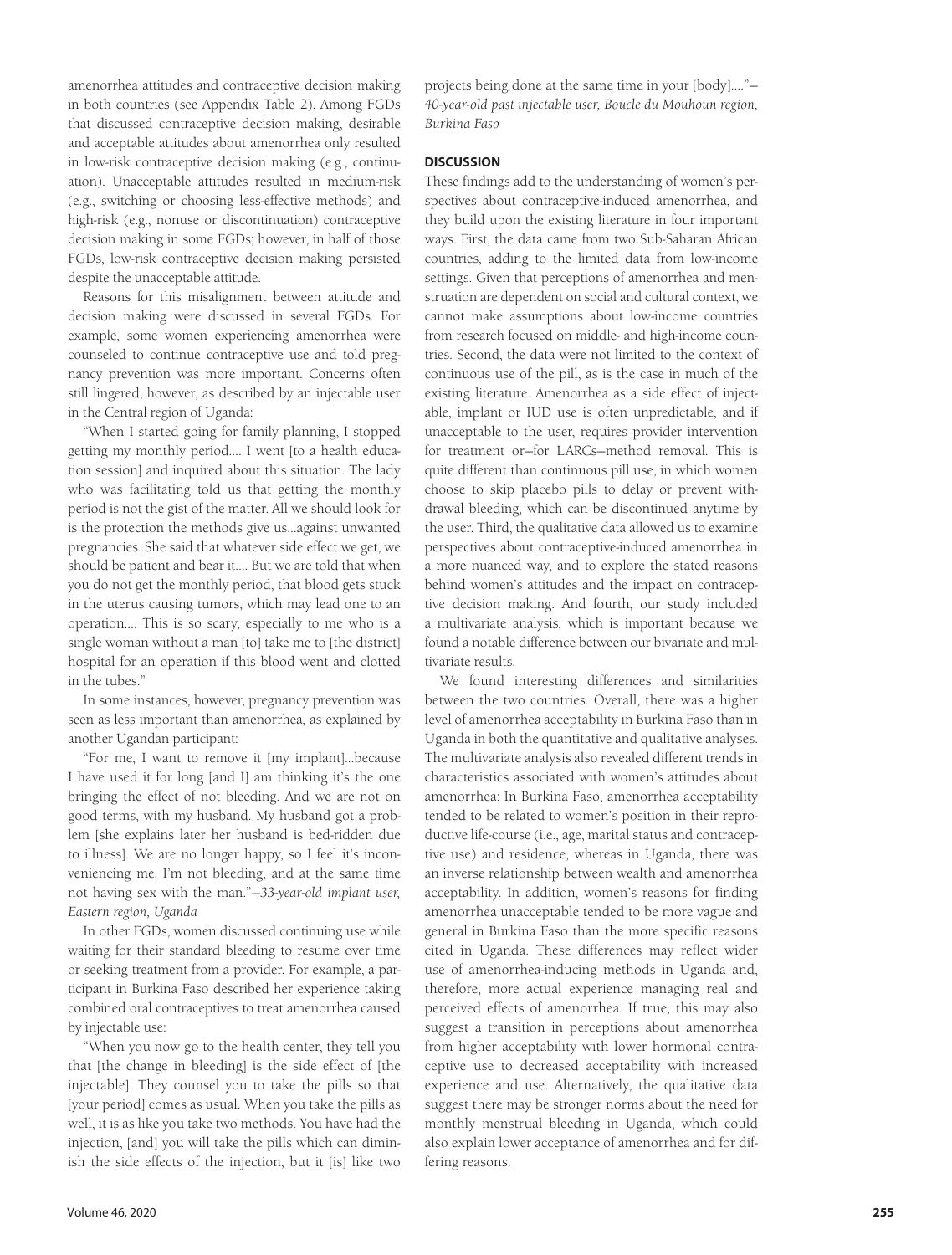Despite these country differences, the relationship between attitudes and contraceptive decision making was similar in both Burkina Faso and Uganda. Desirable and acceptable attitudes were only discussed in relation to low-risk contraceptive decision making, and although some unacceptable attitudes resulted in medium- and high-risk decision making, half of the time it was still discussed in relation to low-risk decision making. This finding strongly cautions against equating method use and continuation with method satisfaction. Other research has identified a similar lack of direct alignment between women's stated attitudes and their method choice.34–36 Our findings demonstrate ways women balance competing preferences and their level of desire to prevent pregnancy. This relationship may also be related to the availability and legality of abortion services. The dynamics of this balancing and weighing of different factors is an interesting area for future research, possibly via discrete choice experiments and ranking exercises.

#### **Limitations**

The study had several limitations. First, the analysis was restricted to the target population of interest in the FHI 360 study: potential contraceptive users. Although PMA2020 data are nationally representative, our analysis sample only included women eligible for the additional study questions. Most differences between these women and women who were not eligible are to be expected of potential contraceptive users (e.g., younger, higher parity); however, in Burkina Faso, there were also differences by urban-rural residence and household ethnicity. In the qualitative sample, women opposed to contraception or currently trying to get pregnant were excluded. Although these restrictions may limit the generalizability and transferability of our results, the perspectives of these potential contraceptive users are of great interest. Ways to address the need to prevent unintended pregnancy among women who do not intend to use a contraceptive is an important area for further study.

A related second limitation is the imperfect ability of people to accurately predict their own behavior. Particularly for women with no experience with contraceptive-induced amenorrhea, and possibly even for women with limited contraceptive experience more broadly, it may be difficult to predict attitudes about amenorrhea and how they might affect contraceptive decision making.

With regard to how our results extend to estimating future use of the current amenorrhea-inducing methods, it is important to note that neither our quantitative nor qualitative data explicitly explored issues related to the predictability of amenorrhea and return to menstruation after method discontinuation. This distinction is especially relevant for longer acting methods that may cause amenorrhea, other menstrual changes, or no menstrual changes. These issues, therefore, warrant future study.

#### **CONCLUSIONS**

Our results have implications for provider counseling and for social and behavior change communication messaging about contraceptive-induced amenorrhea. First, we found provider counseling had a role in women's acceptability of amenorrhea, most notably in Uganda; however, such counseling appeared to be lacking before women began a method. Better provider tools for counseling about contraceptive-induced menstrual bleeding changes may improve this deficit.37 In addition, although reassurance from a provider may adequately alleviate some women's concerns about amenorrhea, it should not be at the expense of fully acknowledging those concerns and, if desired, a woman's decision to discontinue or switch methods.

Second, a common reason in both countries for desiring amenorrhea was its potential to alleviate problems women experienced with their standard menstrual bleeding; however, it should be noted that we only found menstrual health practices to be significantly related to amenorrhea acceptability in Burkina Faso in our bivariate analysis, not our multivariate analysis. Counseling about and promotion of these types of "lifestyle" or "wellness" benefits may help improve amenorrhea acceptability, but it is important to note many of these benefits are only realized when amenorrhea is predictable and consistent, which is not always the case with contraceptive-induced amenorrhea, especially with current longer acting methods.5,8 Efforts in contraceptive counseling about amenorrhea—especially if temporary or unpredictable—and other menstrual changes could be aided by integrating the provision of menstrual products within family planning service delivery. In addition, marketing or counseling for amenorrhea-inducing methods should not be done in ways that further promote menstrual stigma or in place of addressing larger unmet menstrual health needs that may underpin the reason some women may seek to avoid menstruating with contraception.

Third, we found a notable number of misconceptions about how contraceptives work, why amenorrhea happens and menstruation in general. Addressing these misperceptions with education and counseling may improve some women's attitudes about contraceptive-induced amenorrhea. In addition, improving education and understanding on these topics will likely produce more informed contraceptive users.

Finally, our results are useful for guiding the development of new contraceptive methods. They point to a market for new methods that cause amenorrhea—ideally predictably—in low-income countries where some women find amenorrhea acceptable and even desirable. However, the findings also support the need for other new methods to provide a range of options for women who do not wish to become amenorrhoeic.

Overall, efforts to improve provider counseling and social and behavior change communication messaging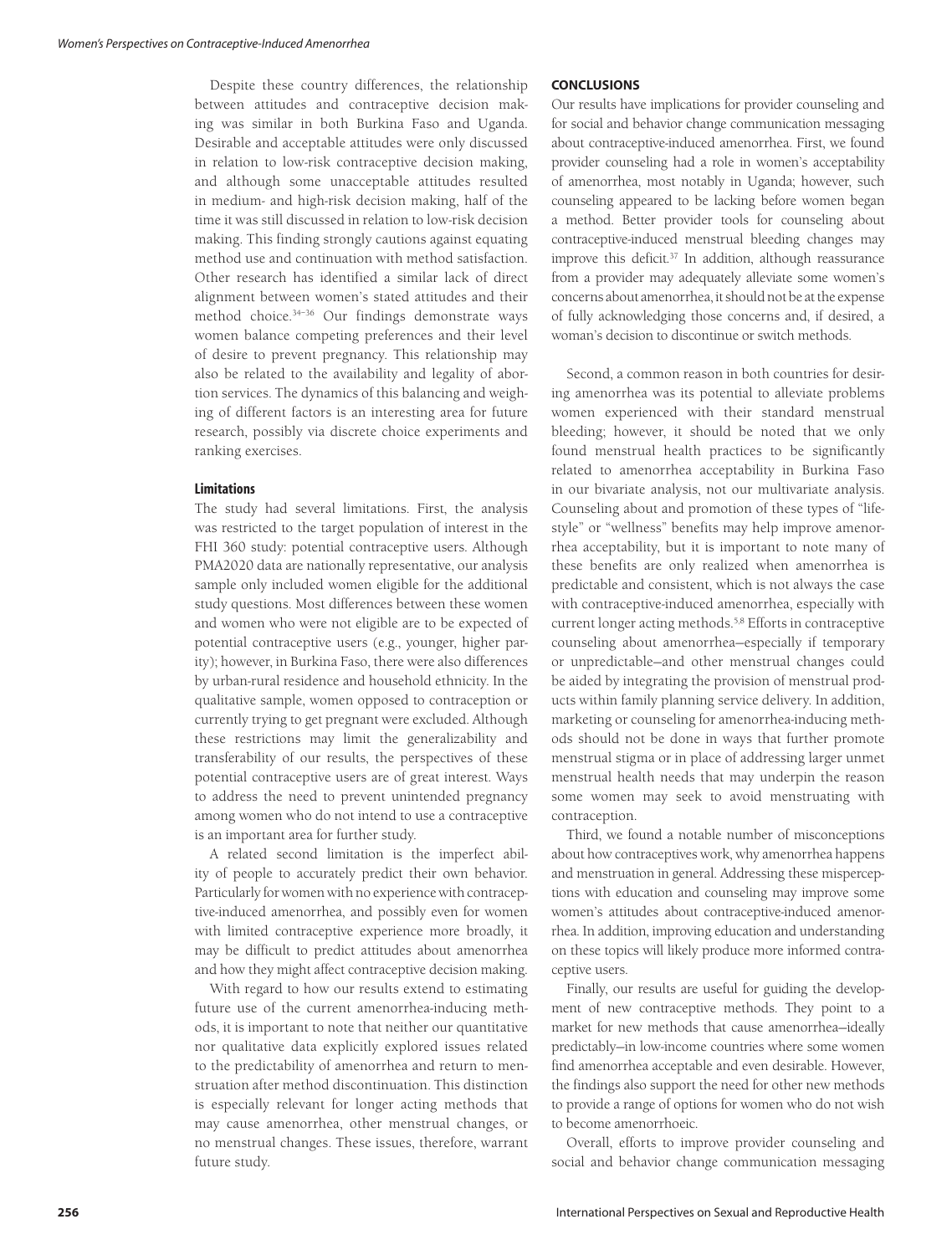about amenorrhea with existing methods and the development of improved new methods with deference toward women's expressed preferences about contraceptive-induced amenorrhea will better meet the needs of women and couples, so they can exercise their human right to determine if and when they choose to have children.

#### **REFERENCES**

**1.** Sedgh G, Ashford LS and Hussain R, *Unmet Need for Contraception in Developing Countries: Examining Women's Reasons for Not Using a Method*, New York: Guttmacher Institute, 2016, https://www.guttmacher.org/report/ unmet-need-for-contraception-in-developing-countries.

**2.** Darroch JE, Sedgh G and Ball H, *Contraceptive Technologies: Responding to Women's Needs*, New York: Guttmacher Institute, 2011, https://www.guttmacher.org/sites/default/files/report\_pdf/ contraceptive-technologies.pdf.

**3.** Sedgh G and Hussain R, Reasons for contraceptive nonuse among women having unmet need for contraception in developing countries, *Studies in Family Planning,* 2014, 45(2):151–169, http:// dx.doi.org/10.1111/j.1728-4465.2014.00382.x.

**4.** Demographic and Health Survey Program, DHS STATcompiler, 2016, http://www.statcompiler.com.

**5.** Hubacher D et al., Menstrual pattern changes from levonorgestrel subdermal implants and DMPA: systematic review and evidencebased comparisons, *Contraception*, 2009, 80(2):113–118, http:// dx.doi.org/10.1016/j.contraception.2009.02.008.

**6.** Hickey M and d'Arcangues C, Vaginal bleeding disturbances and implantable contraceptives, *Contraception,* 2002, 65(1):75–84, http://dx.doi.org/10.1016/S0010-7824(01)00292-X.

**7.** Bachmann G and Korner P, Bleeding patterns associated with non-oral hormonal contraceptives: a review of the literature, *Contraception*, 2009, 79(4):247–258, http://dx.doi.org/10.1016/j. contraception.2008.10.012.

**8.** Sergison JE et al., Levonorgestrel intrauterine system associated amenorrhea: a systematic review and metaanalysis, *American Journal of Obstetrics & Gynecology,* 2019, 220(5):440–448.e8, http://dx.doi. org/10.1016/j.ajog.2018.12.008.

**9.** Polis CB, Hussain R and Berry A, There might be blood: a scoping review on women's responses to contraceptive-induced menstrual bleeding changes, *Reproductive Health,* 2018, 15(1):114, http:// dx.doi.org/10.1186/s12978-018-0561-0.

**10.** Association of Reproductive Health Professionals (ARHP), *Menstruation and Menstrual Suppression Survey*, Washington, DC, USA: ARHP, 2006, https://www.arhp. org/publications-and-resources/studies-and-surveys/ menstruation-and-menstrual-suppression-survey.

**11.** Makuch MY et al., Opinion and experience of Brazilian women regarding menstrual bleeding and use of combined oral contraceptives, *International Journal of Gynaecology & Obstetrics,* 2012, 117(1):5–9, http://dx.doi.org/10.1016/j. ijgo.2011.11.018.

**12.** Rose JG, Chrisler JC and Couture S, Young women's attitudes toward continuous use of oral contraceptives: the effect of priming positive attitudes toward menstruation on women's willingness to suppress menstruation, *Health Care for Women International,* 2008, 29(7):688–701, http://dx.doi. org/10.1080/07399330802188925.

**13.** Clark LR et al., Menstrual irregularity from hormonal contraception: a cause of reproductive health concerns in minority adolescent young women, *Contraception,* 2006, 74(3):214–219, http://dx.doi.org/10.1016/j.contraception.2006.03.026.

**14.** Estanislau do Amaral MC et al., Menstruation and amenorrhea: opinion of Brazilian women, *Contraception,* 2005, 72(2):157–161, http://dx.doi.org/10.1016/j.contraception.2005.02.013.

**15.** Edelman A et al., Acceptability of contraceptive-induced amenorrhea in a racially diverse group of US women, *Contraception,* 2007, 75(6):450–453, http://dx.doi.org/10.1016/j. contraception.2007.02.005.

**16.** Newton V and Hoggart L, Menstruation and contraception: social and cultural issues on young women's decision making, *Contraception,* 2015, 92(4):403, http://dx.doi.org/10.1016/j. contraception.2015.06.193.

**17.** World Health Organization, A cross-cultural study of menstruation: implications for contraceptive development and use, *Studies in Family Planning,* 1981, 12(1):3–16, http://dx.doi. org/10.2307/1965859.

**18.** Tolley EE et al., Preferences for a potential longer-acting injectable contraceptive: perspectives from women, providers, and policy makers in Kenya and Rwanda, *Global Health, Science and Practice,* 2014, 2(2):182–194, http://dx.doi.org/10.9745/ GHSP-D-13-00147.

**19.** Das M, Socio-cultural aspects of menstruation: an anthropological purview, *Eastern Anthropologist,* 2008, 61(2):227–240.

**20.** Glasier AF et al., Amenorrhea associated with contraception-an international study on acceptability, *Contraception,* 2003, 67(1):1–8, http://dx.doi.org/10.1016/S0010-7824(02)00474-2.

**21.** den Tonkelaar I and Oddens BJ, Preferred frequency and characteristics of menstrual bleeding in relation to reproductive status, oral contraceptive use, and hormone replacement therapy use, *Contraception,* 1999, 59(6):357–362, http://www.ncbi.nlm.nih. gov/pubmed/10518229.

**22.** Hardy E et al., Association between characteristics of current menses and preference for induced amenorrhea, *Contraception,* 2009, 80(3):266–269, http://dx.doi.org/10.1016/j. contraception.2009.06.010.

**23.** Snow R et al., Women's responses to menses and nonbleeding intervals in the USA, Brazil and Germany, *Contraception,* 2007, 76(1):23–29, http://dx.doi.org/10.1016/j. contraception.2007.03.008.

**24.** Callahan RL et al., Potential user interest in new long-acting contraceptives: results from a mixed methods study in Burkina Faso and Uganda, *PLOS ONE,* 2019, 14(5):e0217333, http://dx.doi. org/10.1371/journal.pone.0217333.

**25.** Brunie A et al., Developing acceptable contraceptive methods: mixed-method findings on preferred method characteristics from Burkina Faso and Uganda, *Gates Open Research,* 2019, 3:1205, http://dx.doi.org/10.12688/gatesopenres.12953.2.

**26.** Performance Monitoring and Accountability 2020 (PMA2020), *PMA2016/Burkina Faso Round 4 Snapshot of Indicators*, 2016, https:// www.pmadata.org/countries/burkina-faso/burkina-faso-indicators/ pma2016burkina-faso-round-4-indicators.

**27.** Performance Monitoring and Accountability 2020 (PMA2020), *PMA2016/Uganda Round 4 Snapshot of Indicators*, 2016, https:// www.pmadata.org/countries/uganda/uganda-indicators/ pma2016uganda-round-4-indicators.

**28.** Performance Monitoring and Accountability 2020 (PMA2020), *PMA2016/Burkina Faso Round 4 Family Planning Brief, Ouagadougou*, 2017, https://www.pmadata.org/sites/default/files/data\_product\_ results/PMA2020-Burkina-R4-FP-Brief-EN.pdf.

**29.** Performance Monitoring and Accountability 2020 (PMA2020), *PMA2016/Uganda Round 4 Family Planning Brief*, 2018, https://www. pmadata.org/sites/default/files/data\_product\_results/PMA2020- Uganda-R4-FP-brief.pdf.

**30.** Guttmacher Institute, Abortion in Burkina Faso, *Fact Sheet*, 2014, https://www.guttmacher.org/fact-sheet/abortion-burkina-faso.

**31.** Guttmacher Institute, Abortion and postabortion care in Uganda, *Fact Sheet*, 2017, https://www.guttmacher.org/fact-sheet/ abortion-and-postabortion-care-uganda.

**32.** Sedgh G et al., Abortion incidence between 1990 and 2014: global, regional, and subregional levels and trends,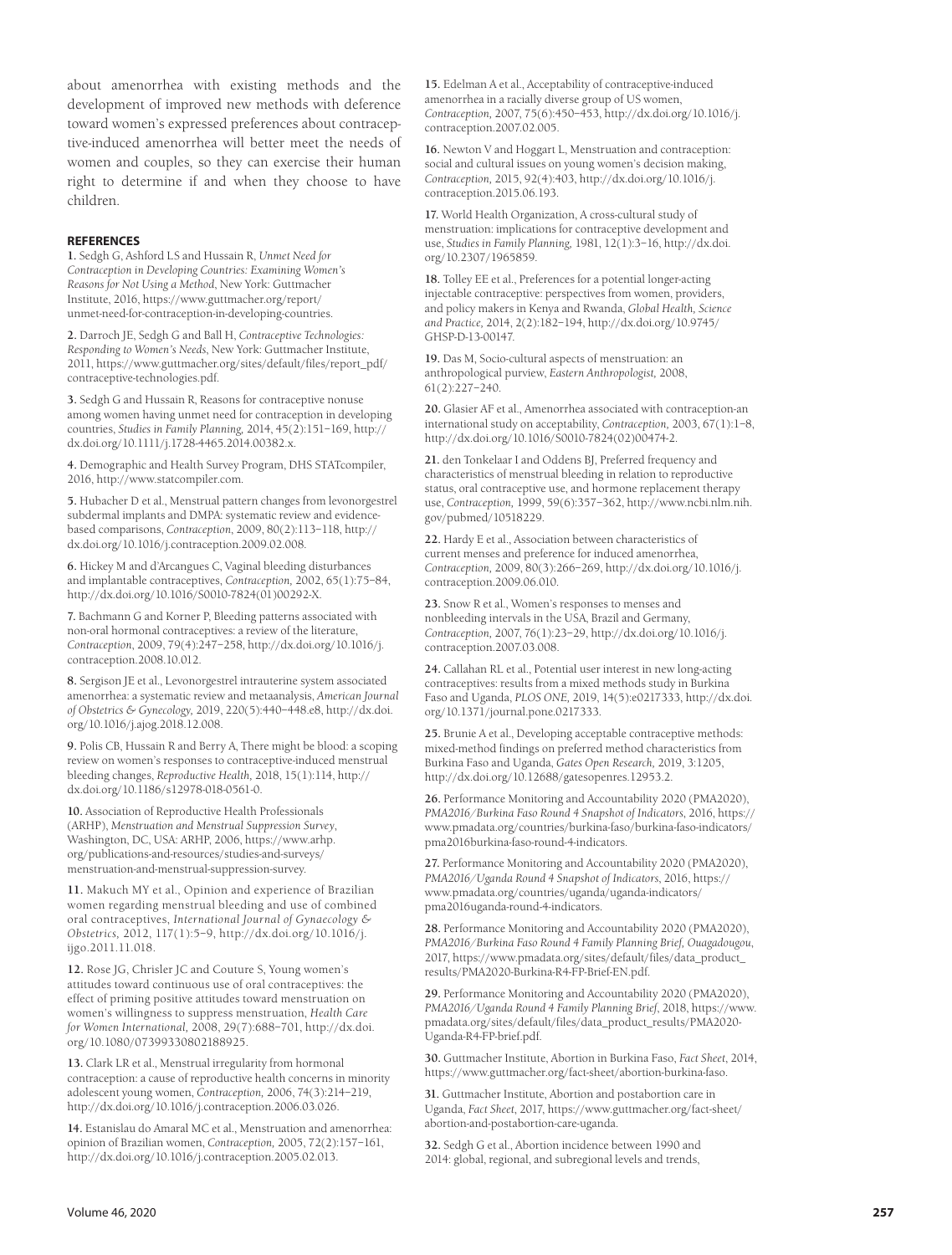*Lancet,* 2016, 388(10041):258–267, http://dx.doi.org/10.1016/ S0140-6736(16)30380-4.

**33.** Tolley E et al., The impact of menstrual side effects on contraceptive discontinuation: findings from a longitudinal study in Cairo, Egypt, *International Family Planning Perspectives,* 2005, 31(1):15–23, http://dx.doi.org/10.1363/3101505.

**34.** Marshall C et al., Young women's contraceptive decision making: Do preferences for contraceptive attributes align with method choice? *Perspectives on Sexual and Reproductive Health,* 2016, 48(3):119–127, http://doi.wiley.com/10.1363/48e10116. doi:10.1363/48e10116

**35.** He K et al., Women's contraceptive preference-use mismatch, *Journal of Women's Health*, 2017, 6(6):692–701, http://online. liebertpub.com/doi/10.1089/jwh.2016.5807.

**36.** Gomez A and Clark J, Method mismatch: discrepancies between young women's contraceptive preferences and current method choice, *Contraception,* 2013, 88(3):459–460, http://dx.doi. org/10.1016/j.contraception.2013.05.112.

**37.** Rademacher KH et al., Menstrual bleeding changes are NORMAL: proposed counseling tool to address common reasons for non-use and discontinuation of contraception, *Global Health, Science and Practice,* 2018, 6(3):603–610, http://dx.doi.org/10.9745/ GHSP-D-18-00093.

## **RESUMEN**

**Contexto:** *Las preocupaciones de las mujeres acerca de los cambios menstruales inducidos por los anticonceptivos pueden conducir a la interrupción y el abandono del método, lo cual contribuye a la necesidad insatisfecha de anticoncepción. La investigación sobre la percepción de la amenorrea por parte de las mujeres sobre los métodos de acción más prolongada y en los países de bajos ingresos es limitada.*

**Métodos:** *Los datos provienen de encuestas representativas de hogares a nivel nacional y discusiones de grupos focales con mujeres en edad reproductiva realizadas en Burkina Faso y Uganda entre 2016 y 2017. Se utilizaron tabulaciones cruzadas bivariadas y análisis de regresión logística multivariada para examinar las características sociodemográficas y reproductivas asociadas con las actitudes de las mujeres con respecto a la amenorrea inducida por anticonceptivos (n = 2,673 para Burkina Faso y 2,281 para Uganda); también se examinaron los determinantes de la salud menstrual en Burkina Faso. Se analizaron datos cualitativos de discusiones de los grupos focales para comprender las razones que determinan las actitudes de las mujeres y cómo influyen en la toma de decisiones sobre anticonceptivos.*

**Resultados:** *El 65% de las mujeres en Burkina Faso y el 40% en Uganda informaron que elegirían un método que les causara amenorrea durante su uso. En Burkina Faso, la probabilidad predicha de aceptar la amenorrea fue mayor para las mujeres de 15 a 19 años (en comparación con las mujeres mayores), que vivían en zonas rurales, que estaban casadas y cohabitaban (en comparación con las que nunca se habían casado), que actualmente usaban un método anticonceptivo (en comparación con las mujeres que nunca lo habían usado) y de hogares Mossi (en comparación con Gourmantché). Las prácticas de salud menstrual no se asociaron con la aceptabilidad de la*  *amenorrea. En Uganda, las mujeres menos ricas tuvieron la probabilidad más alta de aceptar amenorrea (51%). El análisis cualitativo reveló una variedad de razones con respecto a las actitudes de las mujeres sobre la amenorrea y las diferencias por país, pero la relación entre estas actitudes y la toma de decisiones sobre anticonceptivos fue similar en todos los países.*

**Conclusiones:** *El abordaje de los conceptos erróneos sobre la anticoncepción y la menstruación podría resultar en una toma de decisiones más informada sobre los métodos anticonceptivos.*

# **RESUMEN**

**Contexte:** *Les inquiétudes des femmes à l'égard des changements menstruels induits par la contraception peuvent conduire à l'arrêt ou à la non-utilisation de la méthode et contribuer ainsi au besoin non satisfait de contraception. La recherche sur les perceptions des femmes de l'aménorrhée liée aux méthodes à durée d'action prolongée et dans les pays à revenu faible est limitée.* 

**Méthodes:** *Les données sont extraites d'enquêtes de ménage nationalement représentatives et de discussions de groupe avec des femmes en âge de procréer, menées au Burkina Faso et en Ouganda en 2016–2017. Les caractéristiques sociodémographiques et reproductives associées aux attitudes des femmes concernant l'aménorrhée induite par la contraception (n=2 673 pour le Burkina Faso et 2 281 pour l'Ouganda) ont été examinées en tableaux croisés bivariés et par analyses de régression logistique multivariée. Les déterminants de la santé menstruelle ont aussi été examinés pour le Burkina Faso. L'analyse des données qualitatives obtenues des discussions de groupe a permis de cerner les raisons à la base des attitudes des femmes et leur influence sur les décisions contraceptives prises.* 

**Résultats:** *Soixante-cinq pour cent des femmes burkinabè et 40% de leurs homologues ougandaises ont déclaré qu'elles choisiraient une méthode dont la pratique causerait l'aménorrhée. Au Burkina Faso, la probabilité prédite d'acceptation de l'aménorrhée s'est avérée supérieure pour les femmes âgées de 15 à 19 ans (par rapport à leurs aînées), vivant en milieu rural, mariées ou en union (par rapport à celles qui n'avaient jamais été mariées), pratiquant actuellement la contraception (par rapport à celles qui ne l'avaient jamais pratiquée) et d'origine Mossi (par rapport à Gourmantché). Les pratiques de santé menstruelle n'étaient pas associées à l'acceptabilité de l'aménorrhée. En Ouganda, les femmes les moins riches sont associées à la plus haute probabilité prédite d'acceptation de l'aménorrhée (51%). L'analyse qualitative a révélé diverses raisons à la base des attitudes des femmes à l'égard de l'aménorrhée ainsi que certaines différences suivant le pays, mais la relation entre ces attitudes et la décision contraceptive s'est avérée similaire dans les deux pays.*

**Conclusions:** *La résolution des idées fausses concernant la contraception et la menstruation pourrait conduire à une prise de décision mieux éclairée dans le choix des méthodes.*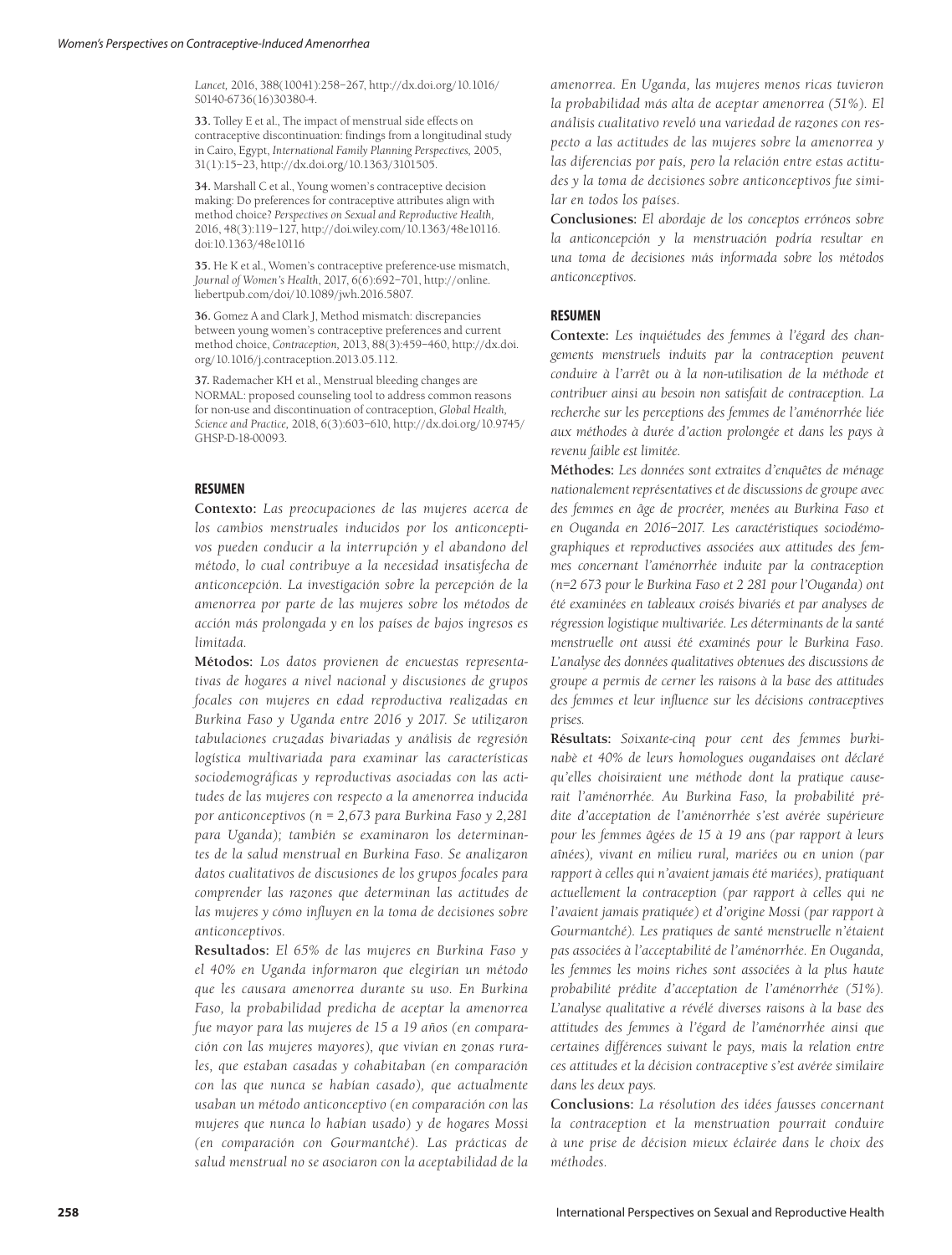# **Acknowledgments**

*This secondary analysis was part of the first author's doctoral dissertation research. The Cynthia H. Cassell Doctoral Dissertation Award in Maternal and Child Health at UNC funded the translation of portions of the focus group discussion transcripts from Burkina Faso by Amelia Maytan-Joneydi for this secondary analysis. The authors thank the FHI 360 study country investigators, Georges Guiella and Madeleine Wayack-Pambè in Burkina Faso, and Frederick Makumbi and Simon Kibira in Uganda; the PMA2020 team at the Johns Hopkins Bloomberg School of Public Health, especially* **Author contact:** *amackenzie@fhi360.org*

*Linnea Zimmerman; and Claire Brennan, Dominika Fiolna, Saskia Guerrier, Anna Lawton, and Seth Zissette for support for the qualitative analysis. The FHI 360 study was funded by the Bill and Melinda Gates Foundation (OPP1055878, the Contraceptive Technology Innovation Initiative). The funders had no role in data analysis, decision to publish or preparation of the manuscript.*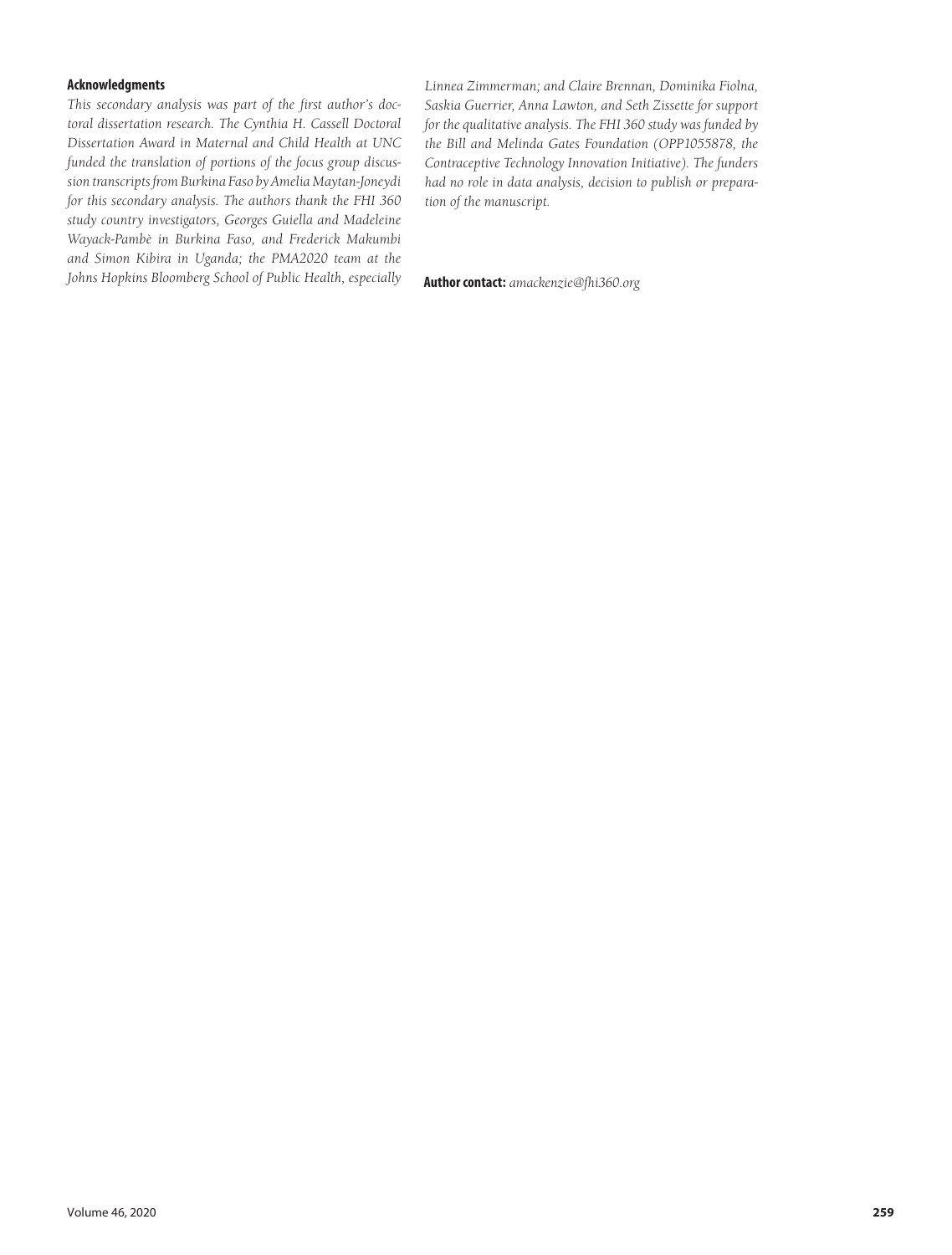*APPENDIX TABLE 1. Predicted probabilities and averaged differential effects of amenorrhea acceptability among women in Burkina Faso aged 15–49 who were potential contraceptive users and who recently menstruated, by sociodemographic, reproductive and menstrual health characteristics*

|                                            | Predicted            | Averaged differential effect               |
|--------------------------------------------|----------------------|--------------------------------------------|
| Characteristic                             | probability(n=1,834) |                                            |
| Age                                        |                      |                                            |
| $15 - 19$                                  | 0.675                | ref                                        |
| 20-24                                      | 0.569                | $-0.106$ (-0.191 to $-0.020$ )*            |
| $25 - 29$                                  | 0.589                | $-0.086$ ( $-0.180$ to 0.009) <sup>+</sup> |
| $30 - 34$                                  | 0.616                | $-0.059$ ( $-0.158$ to 0.041)              |
|                                            |                      |                                            |
| $35 - 49$                                  | 0.607                | $-0.068$ ( $-0.193$ to 0.058)              |
| <b>Residence</b>                           |                      |                                            |
| Urban                                      | 0.470                | ref                                        |
| Rural                                      | 0.679                | $0.208(0.064 - 0.353)$ **                  |
| <b>Highest education attended</b>          |                      |                                            |
| $\leq$ primary                             | 0.613                | ref                                        |
| ≥secondary                                 | 0.629                | $0.016 (-0.072 \text{ to } 0.105)$         |
| <b>Wealth index</b>                        |                      |                                            |
| Lowest                                     | 0.619                | ref                                        |
| Middle                                     | 0.646                | $0.028 (-0.057$ to $0.112)$                |
| Highest                                    | 0.595                | –0.024 (–0.136 to 0.089)                   |
| <b>Marital status</b>                      |                      |                                            |
| Never married                              | 0.568                | ref                                        |
|                                            |                      |                                            |
| Married and cohabiting                     | 0.640                | 0.073 (-0.037 to 0.182)                    |
| Married and not cohabiting                 | 0.588                | $0.021 (-0.104 to 0.146)$                  |
| Previously married                         | 0.680                | $0.112 (-0.044 \text{ to } 0.269)$         |
| <b>Parity</b>                              |                      |                                            |
| 0                                          | 0.588                | ref                                        |
| 1                                          | 0.614                | $0.026$ (-0.096 to 0.148)                  |
| $2 - 4$                                    | 0.636                | $0.048$ (-0.081 to 0.177)                  |
| $5 - 7$                                    | 0.602                | $0.014 (-0.136 \text{ to } 0.164)$         |
| $\geq 8$                                   | 0.711                | 0.123 (-0.043 to 0.289)                    |
| Wants more children                        |                      |                                            |
| No                                         | 0.595                | ref                                        |
|                                            |                      |                                            |
| Yes                                        | 0.622                | $0.027$ (-0.068 to 0.122)                  |
| Any contraceptive use                      |                      |                                            |
| Never-user                                 | 0.588                | ref                                        |
| Past user                                  | 0.604                | 0.016 (-0.071 to 0.102)                    |
| <b>Current user</b>                        | 0.675                | $0.086(0.028 - 0.145)$ **                  |
| Sexually active in last month              |                      |                                            |
| No                                         | 0.607                | ref                                        |
| Yes                                        | 0.624                | $0.018 (-0.049 \text{ to } 0.084)$         |
| <b>Survey language</b>                     |                      |                                            |
| Mooré                                      | 0.583                | ref                                        |
| French                                     | 0.521                | $-0.062$ ( $-0.191$ to 0.068)              |
| Other                                      | 0.679                | 0.096 (-0.079 to 0.272)                    |
|                                            |                      |                                            |
| <b>Head of household religion</b>          |                      |                                            |
| Muslim                                     | 0.606                | $-0.030$ ( $-0.104$ to 0.044)              |
| Other                                      | 0.635                | ref                                        |
| <b>Head of household ethnicity</b>         |                      |                                            |
| Mossi                                      | 0.676                | ref                                        |
| Gourmantché                                | 0.525                | $-0.151$ ( $-0.336$ to 0.034)              |
| Fulfuldé/Peulh/Touareg/Bella               | 0.565                | $-0.111 (-0.273$ to 0.050)                 |
| Dioula/Bobo/Senoufu/other                  | 0.516                | $-0.161$ ( $-0.326$ to 0.005) <sup>+</sup> |
| Other Burkinabè                            | 0.593                | $-0.084 (-0.278 \text{ to } 0.111)$        |
| Main menstrual health facility used‡       |                      |                                            |
| Sleeping area/other room                   | 0.594                | ref                                        |
|                                            |                      |                                            |
| Main household sanitation facility         | 0.626                | $0.032$ (-0.041 to 0.105)                  |
| Other sanitation facility§                 | 0.670                | 0.076 (-0.018 to 0.169)                    |
| Backyard/bush/no facility/other            | 0.560                | $-0.034$ ( $-0.147$ to 0.078)              |
| Facility is private, safe and lockable‡    |                      |                                            |
| No                                         | 0.622                | ref                                        |
| Yes                                        | 0.599                | $-0.023$ ( $-0.133$ to 0.087)              |
| Facility is clean with available water and |                      |                                            |
| soap‡                                      |                      |                                            |
| No                                         | 0.613                | ref                                        |
| Yes                                        | 0.653                | $0.040$ (-0.100 to 0.180)                  |
| Menstrual health material used++           |                      |                                            |
| Cloth                                      |                      |                                            |
|                                            | 0.622                | ref                                        |
| Menstrual product##                        | 0.664                | $0.042$ (-0.044 to 0.128)                  |
| Other disposable material                  | 0.548                | $-0.073$ ( $-0.175$ to 0.028)              |
| Other reusable material/none               | 0.621                | $-0.001$ ( $-0.108$ to 0.105)              |
| Unmet MH need§§                            |                      |                                            |
| No                                         | 0.579                | ref                                        |
| Yes                                        | 0.629                | $0.050$ (-0.022 to 0.121)                  |
|                                            |                      |                                            |

\*p≤.05. \*\*p≤.01. †p≤.10. ‡Sanitation facility or other place for changing, washing, drying or disposing of menstrual health materials.<br>§in household, at work or school, or public facility. ††Used to collect or absorb mens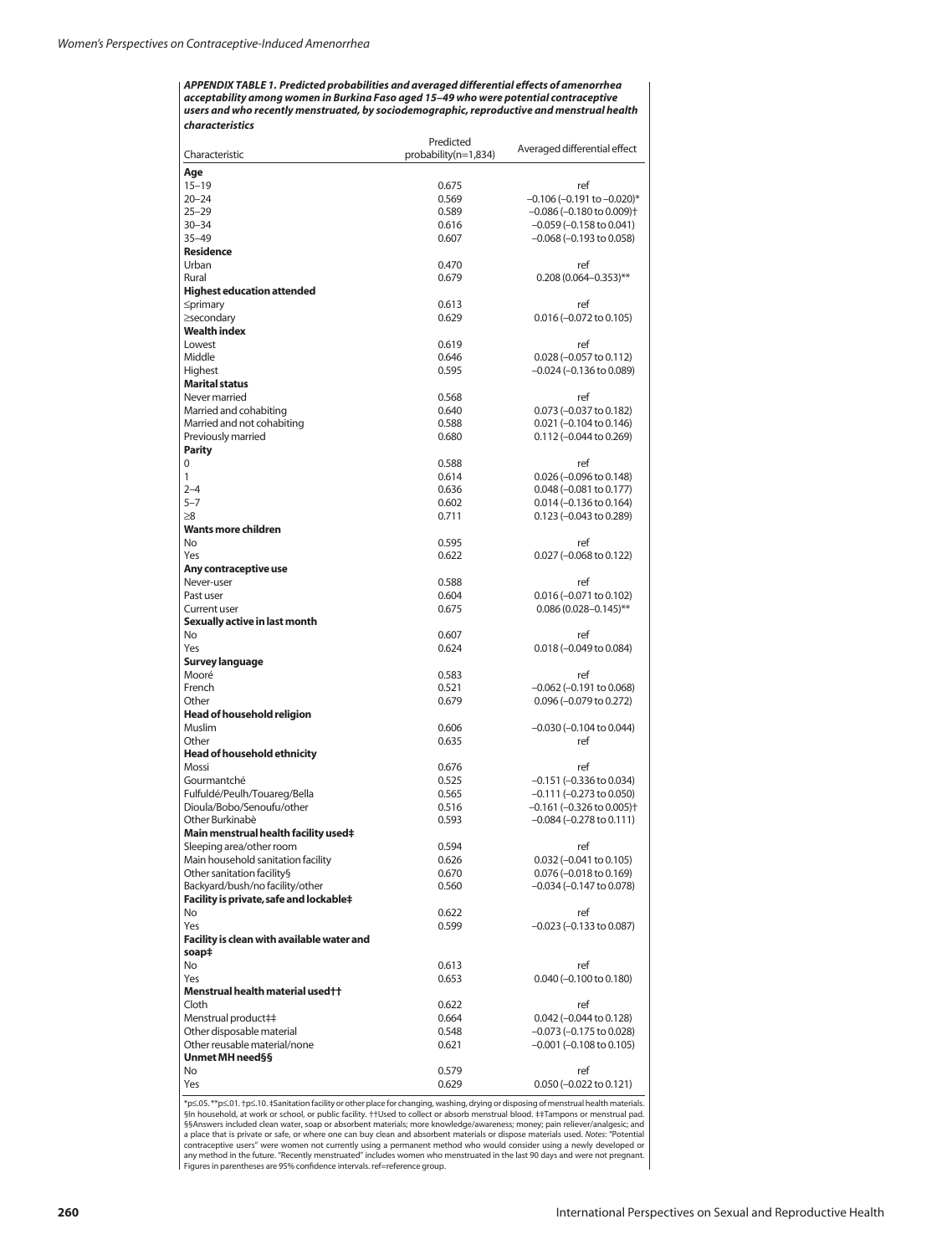|                                                          | APPENDIX TABLE 2. Number of focus group discussions in which reasons for amenorrhea attitudes and the impact on |  |
|----------------------------------------------------------|-----------------------------------------------------------------------------------------------------------------|--|
| contraceptive decision making were discussed, by country |                                                                                                                 |  |

| Reason/impact                                            |                | <b>Burkina Faso</b> |                |              | Uganda         |                |
|----------------------------------------------------------|----------------|---------------------|----------------|--------------|----------------|----------------|
|                                                          | Desirable      | Acceptable          | Unacceptable   | Desirable    | Acceptable     | Unacceptable   |
| <b>REASONS FOR ATTITUDE+</b>                             |                |                     |                |              |                |                |
| Impact on health (any)                                   | 1              | 1                   | 9              | 3            | 6              | 19             |
| General health                                           | 1              | 1                   | 7              | 3            | 2              | 6              |
| Aches or pains                                           | 0              | $\Omega$            | 4              | $\Omega$     | $\overline{2}$ | 9              |
| Strength or energy changes                               | 0              | $\Omega$            | 1              | 1            | $\overline{2}$ | 10             |
| Uterine or lower abdominal                               | 0              | $\Omega$            | $\Omega$       | 1            | $\Omega$       | 4              |
| changes‡                                                 |                |                     |                |              |                |                |
| Weight changes                                           | 0              | $\Omega$            | 1              | 1            | 0              | 3              |
| Appetite changes                                         | 0              | 0                   | 1              | $\mathbf 0$  | 1              | 3              |
| Feeling "heavy"                                          | 0              | $\Omega$            | 0              | 0            | 0              | 5              |
| Fibroids                                                 | 0              | 0                   | $\Omega$       | $\Omega$     | 1              | 3              |
| Cardiovascular effects                                   | 0              | $\Omega$            | $\Omega$       | $\Omega$     | 0              | $\overline{2}$ |
| Sexual effects                                           | 0              | $\Omega$            | $\Omega$       | $\mathbf 0$  | 1              | $\overline{2}$ |
| <b>General concerns or fears</b>                         |                | $\overline{2}$      | 7              | $\Omega$     | 0              | 8              |
| <b>Menstrual blood accumulating</b>                      | 0              | 1                   | $\overline{7}$ | 1            | 1              | 8              |
| Problems when bleeding resumes                           | 0              | $\overline{2}$      | 4              | $\mathbf{0}$ | 2              | $\overline{7}$ |
| Monthly bleeding is normal                               | 0              | $\Omega$            | 2              | 1            | 0              | 10             |
| <b>Concerned it means pregnancy</b>                      | 0              | $\Omega$            | 4              | 1            | $\overline{0}$ | 4              |
| <b>Alleviation for standard bleeding</b>                 | $\overline{2}$ | 1                   | $\Omega$       | 5            | 3              | $\mathbf{1}$   |
| <b>Provider counseling</b>                               | 0              | $\overline{2}$      | $\Omega$       | 4            | 4              | $\overline{2}$ |
| <b>Method compatibility</b>                              | 0              | 1                   | 1              | $\mathbf 0$  | 3              | $\overline{2}$ |
| Weighed against desire to prevent                        | 0              | $\Omega$            | 1              | 1            | 3              | 3              |
| pregnancy                                                |                |                     |                |              |                |                |
| <b>Method effectiveness</b>                              | 1              | 4                   | $\Omega$       | $\Omega$     | 2              | $\Omega$       |
| Temporary while using method                             | 2              | $\overline{2}$      | 1              | $\mathbf{1}$ | 1              | $\Omega$       |
| Influence of other people                                | 0              | 1                   | $\Omega$       | 1            | 1              | 3              |
| <b>Work impact</b>                                       | 0              | 0                   | 0              | $\mathbf 0$  | 1              | 1              |
| Other reason                                             | 1              | $\overline{2}$      | 1              | 1            | 1              | 3              |
| <b>CONTRACEPTIVE DECISION MAKINGS</b>                    |                |                     |                |              |                |                |
| Low-risk of unintended pregnancy                         | 5              | 8                   | 7              | 8            | 10             | 13             |
| <b>Medium-risk of unintended</b>                         | $\Omega$       | $\Omega$            | 4              | $\mathbf 0$  | $\Omega$       | 4              |
| pregnancy<br><b>High-risk of unintended</b><br>pregnancy | 0              | $\Omega$            | 2              | $\Omega$     | $\Omega$       | 4              |
| <b>Total</b>                                             | 7              | 10                  | 14             | 10           | 14             | 26             |

†The following reasons were only cited in one FGD per country or one FGD total: impact on partner, and among impacts on health, bloating or swelling, impact on fertility, or other health reason. ‡Uterine or lower abdominal changes (i.e., pain, "movement"/cramping, or bloating/swelling) includes those in which women specifically mentioned the uterus or lower abdomen. When not explicitly about the uterus, stomach pain, aches, or other problems were included under general "aches or pains", and stomach or body bloating, or swelling was included under general "bloating or swelling." §Low-risk: continue using, would use, or not a barrier to use; Medium-risk: switching methods, pausing method, choosing less effective method, consider discontinuing or switching; High-risk: not using, discontinuing, would not use. *Notes*: Multiple attitudes, reasons and contraceptive use or decision-making impacts were discussed in FGDs. FGD=focus group discussion.